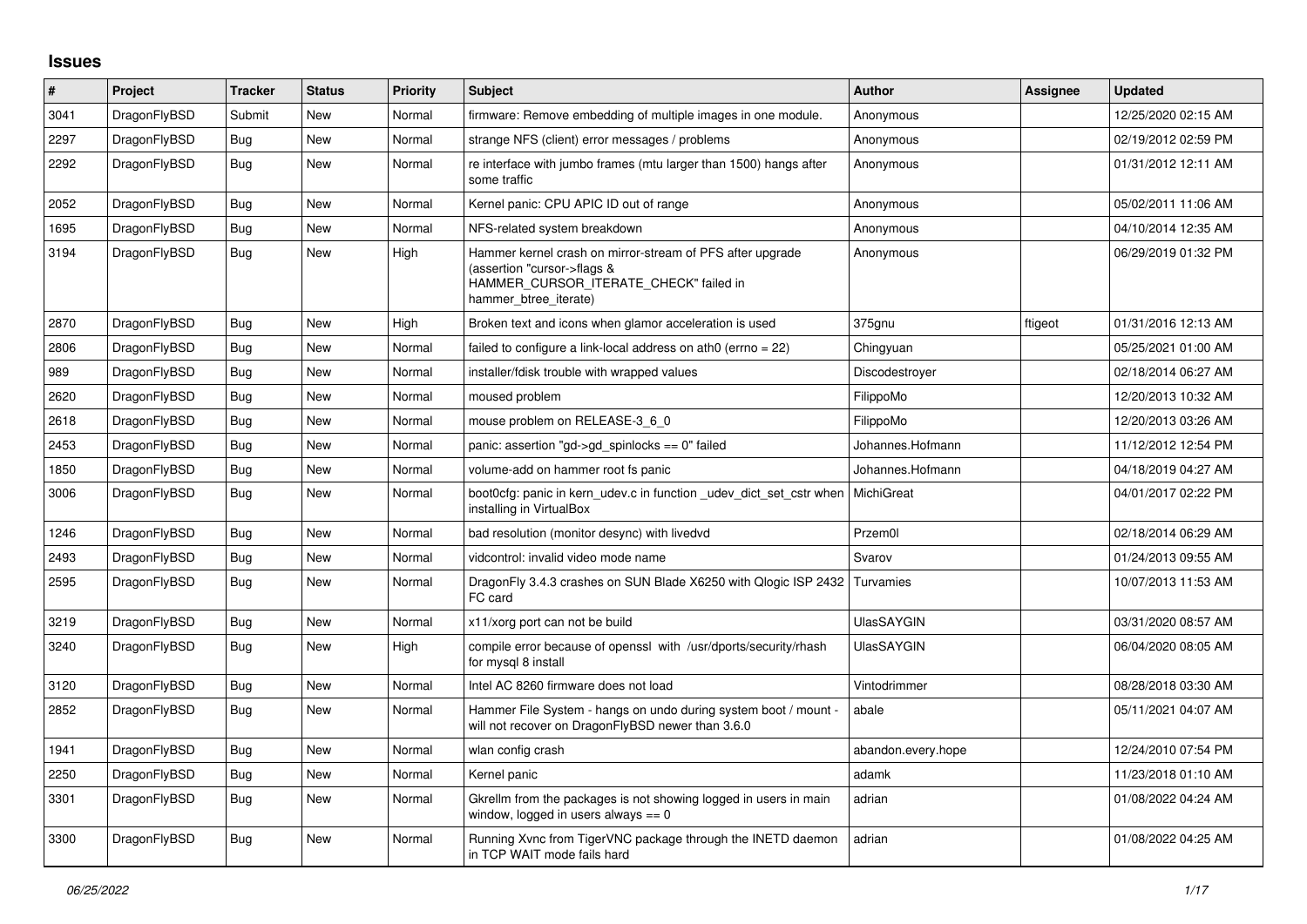| $\sharp$ | Project      | <b>Tracker</b> | <b>Status</b> | <b>Priority</b> | Subject                                                                                                                      | <b>Author</b>   | Assignee | <b>Updated</b>      |
|----------|--------------|----------------|---------------|-----------------|------------------------------------------------------------------------------------------------------------------------------|-----------------|----------|---------------------|
| 2210     | DragonFlyBSD | Bug            | New           | Normal          | Bugtracker cannot assign default project for new users                                                                       | ahuete.devel    |          | 11/17/2011 11:30 AM |
| 1714     | DragonFlyBSD | Bug            | <b>New</b>    | Low             | hwpmc                                                                                                                        | alexh           | swildner | 08/18/2012 02:03 PM |
| 2520     | DragonFlyBSD | Bug            | <b>New</b>    | Normal          | panic: assertion "IS_SERIALIZED((ifp->if_serializer))" failed in<br>if default serialize assert at /usr/src/sys/net/if.c:437 | ano             |          | 03/09/2013 12:14 AM |
| 2329     | DragonFlyBSD | Bug            | <b>New</b>    | Normal          | ibm x3550 & acpi                                                                                                             | ano             |          | 06/03/2014 11:37 AM |
| 3311     | DragonFlyBSD | Bug            | New           | Low             | TrueCrypt support may cause kernel crash                                                                                     | arcade@b1t.name |          | 04/29/2022 06:19 AM |
| 2882     | DragonFlyBSD | Bug            | <b>New</b>    | Low             | bridge sends packets from individual interfaces                                                                              | arcade@b1t.name |          | 01/09/2016 12:43 PM |
| 2878     | DragonFlyBSD | Bug            | New           | Low             | [fix] CCVER problem when using clang and cpu extensions<br>(intrinsics)                                                      | arcade@b1t.name |          | 06/24/2016 04:25 AM |
| 2877     | DragonFlyBSD | Bug            | <b>New</b>    | Low             | sed fails when working with UTF-8 locale and non-UTF symbols                                                                 | arcade@b1t.name |          | 12/30/2015 11:20 AM |
| 3278     | DragonFlyBSD | Bug            | New           | Normal          | Second screen image is distorted                                                                                             | arcade@b1t.name |          | 07/10/2021 03:36 AM |
| 3209     | DragonFlyBSD | Bug            | <b>New</b>    | Normal          | svc has some minor bugs                                                                                                      | arcade@b1t.name |          | 10/24/2019 09:08 AM |
| 2107     | DragonFlyBSD | Bug            | New           | Normal          | 2.10.1 sata dvd drive issue                                                                                                  | ausppc          |          | 07/31/2011 08:41 PM |
| 3132     | DragonFlyBSD | Bug            | New           | Low             | unifdef mined                                                                                                                | bcallah         |          | 04/26/2018 08:34 PM |
| 3284     | DragonFlyBSD | Bug            | <b>New</b>    | Normal          | Wrong towlower() result for U+038A                                                                                           | bhaible         |          | 07/10/2021 03:34 AM |
| 3283     | DragonFlyBSD | Bug            | <b>New</b>    | Normal          | mknodat() cannot create FIFOs                                                                                                | bhaible         |          | 07/10/2021 03:34 AM |
| 3282     | DragonFlyBSD | Bug            | New           | Normal          | unexpected errno value from fopen()                                                                                          | bhaible         |          | 07/10/2021 03:34 AM |
| 3281     | DragonFlyBSD | Bug            | <b>New</b>    | Normal          | Crash after leaving unattended for a while                                                                                   | bhaible         |          | 07/10/2021 03:32 AM |
| 1882     | DragonFlyBSD | Bug            | New           | Low             | Idea for handling new USB vendor/device codes                                                                                | bmk             |          | 10/20/2010 12:15 PM |
| 3101     | DragonFlyBSD | Bug            | New           | Low             | PFI CGI install not working in dragonflybsd 5.0.1 USB install                                                                | bnegre82        |          | 05/11/2021 04:14 AM |
| 3110     | DragonFlyBSD | Bug            | New           | Normal          | crash with ipfw3 under load                                                                                                  | bnegre82        |          | 12/09/2017 06:22 AM |
| 1594     | DragonFlyBSD | Bug            | <b>New</b>    | Normal          | Kernel panic during boot from Live CD on Dell E6400                                                                          | bodie           |          | 05/11/2021 03:54 AM |
| 2115     | DragonFlyBSD | Bug            | New           | Normal          | [msk] system freeze after receive some paquet                                                                                | bsdsx           |          | 08/22/2011 10:22 AM |
| 2319     | DragonFlyBSD | Bug            | New           | Normal          | crypt/passwd forward compat                                                                                                  | c.turner1       |          | 02/28/2012 12:39 PM |
| 2265     | DragonFlyBSD | Bug            | New           | Normal          | mbsrtowcs does not properly handle invalid mbstate_t in ps                                                                   | c.turner1       | swildner | 01/10/2012 07:56 PM |
| 3143     | DragonFlyBSD | Bug            | New           | Normal          | assertion "0" failed in hammer2_inode_xop_chain_sync                                                                         | cbin            |          | 07/18/2018 12:50 PM |
| 2859     | DragonFlyBSD | Bug            | <b>New</b>    | Low             | Installer configuration menu always highlights "Select timezone", no<br>matter which step was last completed.                | cgag            |          | 12/02/2015 01:54 PM |
| 2858     | DragonFlyBSD | Bug            | New           | Low             | Installer "Local or UTC" question should have "No" selected by<br>default.                                                   | cgag            |          | 12/02/2015 01:18 PM |
| 3139     | DragonFlyBSD | <b>Bug</b>     | New           | Normal          | USB Mouse Does Not Work in DragonflyBSD guest on VirtualBox                                                                  | chiguy1256      |          | 06/24/2018 10:14 PM |
| 3280     | DragonFlyBSD | <b>Bug</b>     | New           | Normal          | KMS console and i915(4) not working in 6.0                                                                                   | cmusser         |          | 07/10/2021 03:35 AM |
| 2736     | DragonFlyBSD | <b>Bug</b>     | New           | High            | kernel panics on acpi timer probe function                                                                                   | cnb             |          | 05/11/2021 03:55 AM |
| 2735     | DragonFlyBSD | <b>Bug</b>     | New           | Urgent          | iwn panics SYSSASSERT                                                                                                        | cnb             |          | 05/11/2021 03:55 AM |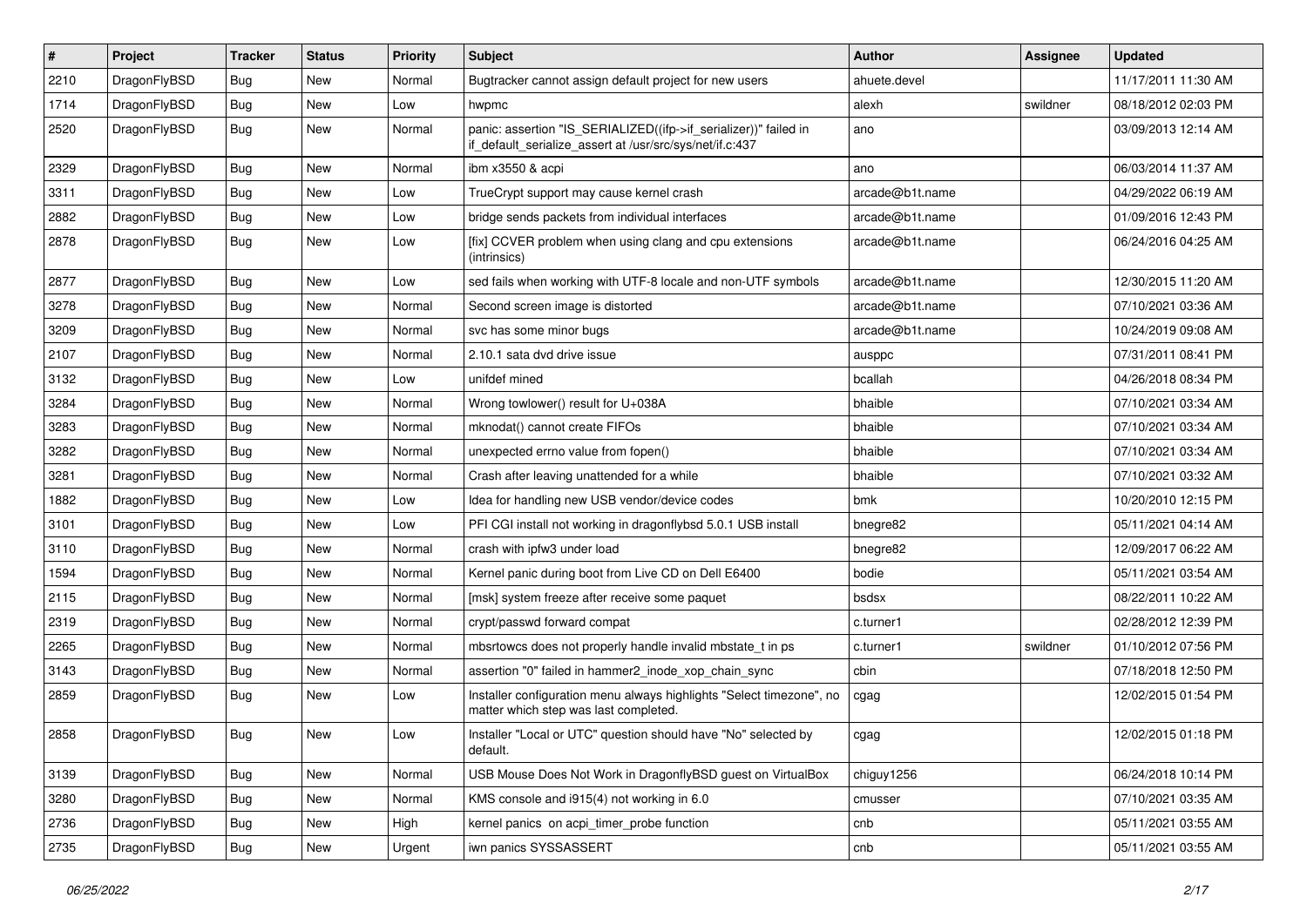| ∦    | Project      | <b>Tracker</b> | <b>Status</b> | <b>Priority</b> | <b>Subject</b>                                                                                             | <b>Author</b> | Assignee | <b>Updated</b>      |
|------|--------------|----------------|---------------|-----------------|------------------------------------------------------------------------------------------------------------|---------------|----------|---------------------|
| 1538 | DragonFlyBSD | Bug            | <b>New</b>    | Low             | mountroot should probe file systems                                                                        | corecode      | alexh    | 11/24/2010 06:35 PM |
| 1556 | DragonFlyBSD | <b>Bug</b>     | <b>New</b>    | Normal          | many processes stuck in "hmrrcm", system unusable                                                          | corecode      | tuxillo  | 05/11/2021 03:52 AM |
| 1474 | DragonFlyBSD | Bug            | <b>New</b>    | Normal          | ithread 1 unexpectedly rescheduled                                                                         | corecode      | tuxillo  | 05/11/2021 03:52 AM |
| 1442 | DragonFlyBSD | Bug            | New           | Normal          | blocking SIGSEGV and triggering a segment violation produces an<br>all CPU consuming process               | corecode      | tuxillo  | 05/11/2021 03:52 AM |
| 1440 | DragonFlyBSD | Bug            | <b>New</b>    | Normal          | ptrace/gdb doesn't work after process blocks SIGTRAP                                                       | corecode      | tuxillo  | 05/11/2021 03:52 AM |
| 731  | DragonFlyBSD | Bug            | <b>New</b>    | Normal          | system freeze on "slice too large"                                                                         | corecode      | tuxillo  | 05/11/2021 03:45 AM |
| 341  | DragonFlyBSD | Bug            | New           | Normal          | Vinum erroneously repors devices as busy                                                                   | corecode      | swildner | 01/21/2012 04:50 AM |
| 1198 | DragonFlyBSD | <b>Bug</b>     | <b>New</b>    | High            | DDB loops panic in db_read_bytes                                                                           | corecode      | tuxillo  | 05/11/2021 03:51 AM |
| 2687 | DragonFlyBSD | <b>Bug</b>     | <b>New</b>    | Normal          | natacontrol software RAID in installer                                                                     | csmelosky     |          | 06/22/2014 12:03 PM |
| 3243 | DragonFlyBSD | Bug            | <b>New</b>    | Normal          | SMART status not reported properly for SSD disks                                                           | daftaupe      |          | 09/09/2020 11:03 PM |
| 3227 | DragonFlyBSD | Submit         | <b>New</b>    | Normal          | Add HAMMER2 instructions in the installation medium README                                                 | daftaupe      |          | 03/26/2020 03:34 PM |
| 2994 | DragonFlyBSD | Bug            | <b>New</b>    | Normal          | Intermittent boot hangs after git: hammer - HAMMER Version 7                                               | davshao       |          | 03/30/2017 02:06 PM |
| 2835 | DragonFlyBSD | Bug            | <b>New</b>    | Normal          | /usr/include/c++/5.0/bits/c++locale.h likes<br>POSIX C_SOURCE>=200809                                      | davshao       |          | 11/18/2015 03:40 AM |
| 2688 | DragonFlyBSD | <b>Bug</b>     | New           | Normal          | 67613368bdda7 Fix wrong checks for U4B presence Asrock Z77M<br>difficulty detecting USB keyboard           | davshao       |          | 06/28/2014 07:08 PM |
| 2652 | DragonFlyBSD | <b>Bug</b>     | New           | Normal          | 189a0ff3761b47  ix: Implement MSI-X support locks up Lenovo<br>S <sub>10</sub> Intel Atom n <sub>270</sub> | davshao       |          | 05/14/2014 01:55 AM |
| 3024 | DragonFlyBSD | <b>Bug</b>     | <b>New</b>    | Low             | sys/dev/netif/wi/if wi.c:1090]: (style) Redundant condition                                                | dcb           |          | 04/11/2017 11:56 AM |
| 3076 | DragonFlyBSD | <b>Bug</b>     | <b>New</b>    | Normal          | sys/dev/netif/ig hal/e1000 ich8lan.c:1594: sanity checking mixup?                                          | dcb           |          | 10/11/2017 01:58 AM |
| 3025 | DragonFlyBSD | <b>Bug</b>     | <b>New</b>    | Normal          | sys/dev/powermng/powernow/powernow.c:284: bad comparison?                                                  | dcb           |          | 09/23/2017 07:45 AM |
| 3022 | DragonFlyBSD | Bug            | <b>New</b>    | Normal          | sys/dev/netif/ath/ath/if ath.c:2142: strange bitmask?                                                      | dcb           |          | 04/11/2017 11:49 AM |
| 3018 | DragonFlyBSD | Bug            | New           | Normal          | sys/bus/u4b/wlan/if_run.c:5464]: (style) Redundant condition                                               | dcb           |          | 04/11/2017 11:26 AM |
| 2790 | DragonFlyBSD | Submit         | <b>New</b>    | Low             | filedesc softrefs increment code factoring                                                                 | dclink        |          | 02/21/2015 04:00 AM |
| 3154 | DragonFlyBSD | Submit         | <b>New</b>    | Normal          | Update serial handling in bootloader                                                                       | ddegroot      | dillon   | 11/06/2018 11:21 PM |
| 3147 | DragonFlyBSD | Submit         | <b>New</b>    | Normal          | Enable headless installation                                                                               | ddegroot      |          | 10/09/2018 01:25 PM |
| 2708 | DragonFlyBSD | Bug            | <b>New</b>    | Normal          | unable to send TCP nor UDP on age(4) interface                                                             | dermiste      |          | 05/11/2021 03:54 AM |
| 1774 | DragonFlyBSD | Bug            | New           | Normal          | New IP header cleanup branch available for testing                                                         | dillon        |          | 05/15/2022 10:59 AM |
| 3117 | DragonFlyBSD | <b>Bug</b>     | New           | Normal          | Problem with colours if "intel" video-driver used                                                          | dpostolov     |          | 01/07/2018 11:35 PM |
| 3116 | DragonFlyBSD | Bug            | New           | Normal          | da0 detects on very big volume if to _remove_ usb install stick and<br>reboot on Intel NUC5PPYH            | dpostolov     |          | 01/07/2018 09:40 PM |
| 1877 | DragonFlyBSD | Bug            | New           | Normal          | Freeze during 1st hammer cleanup after new install                                                         | elekktretterr |          | 05/15/2022 11:43 AM |
| 1634 | DragonFlyBSD | <b>Bug</b>     | New           | Normal          | panic: spin_lock: 0xe4ad1320, indefinitive wait!                                                           | elekktretterr |          | 01/19/2015 03:21 AM |
| 1463 | DragonFlyBSD | <b>Bug</b>     | New           | Normal          | Mountroot before drives are initialized                                                                    | elekktretterr |          | 12/07/2010 01:30 PM |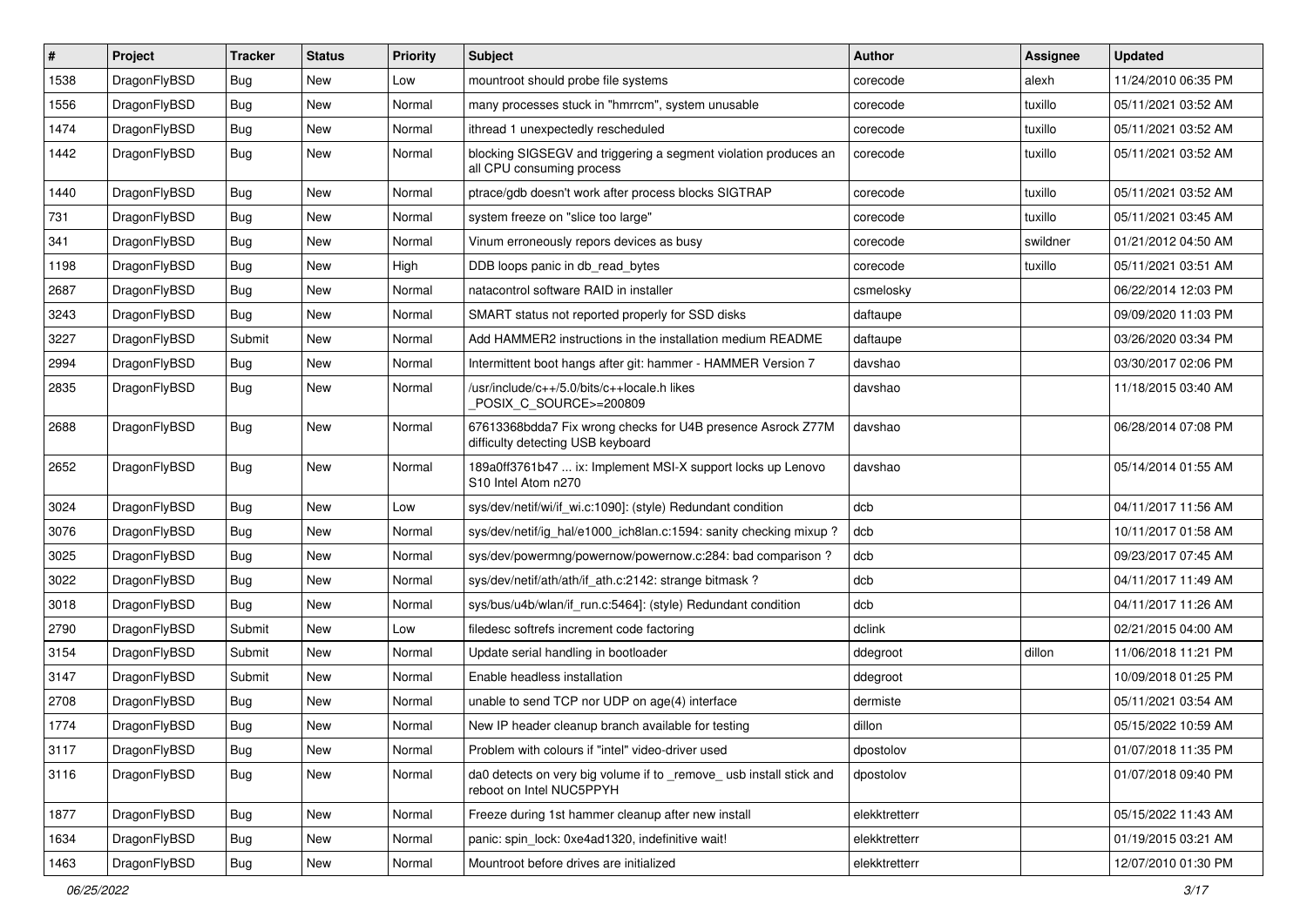| $\pmb{\#}$ | Project      | <b>Tracker</b> | <b>Status</b> | <b>Priority</b> | <b>Subject</b>                                                                                             | Author        | Assignee  | <b>Updated</b>      |
|------------|--------------|----------------|---------------|-----------------|------------------------------------------------------------------------------------------------------------|---------------|-----------|---------------------|
| 1194       | DragonFlyBSD | Bug            | New           | Normal          | SCSI errors while trying to copy photos from my camera                                                     | elekktretterr |           | 01/14/2015 04:39 PM |
| 1947       | DragonFlyBSD | Bug            | <b>New</b>    | Low             | GA-880GM-UD2H (rev. 1.3) AHCI fails to detect disks at the end of<br>the RAID controller                   | eocallaghan   |           | 11/27/2021 08:46 AM |
| 2254       | DragonFlyBSD | Bug            | New           | Normal          | panic: assertion "ref < &td->td_toks_end" failed in lwkt_gettoken at<br>/usr/src/sys/kern/lwkt_token.c:588 | eocallaghan   |           | 12/05/2011 10:21 PM |
| 2164       | DragonFlyBSD | Bug            | New           | Normal          | panic on reboot from usb.                                                                                  | eocallaghan   |           | 10/27/2011 09:29 AM |
| 2161       | DragonFlyBSD | Bug            | New           | Normal          | Outdated xorg.conf file gets installed into etc and screws up mouse                                        | eocallaghan   |           | 10/27/2011 01:51 PM |
| 2158       | DragonFlyBSD | <b>Bug</b>     | New           | Normal          | iwn panics with assertion on boot.                                                                         | eocallaghan   |           | 10/24/2011 04:13 PM |
| 2544       | DragonFlyBSD | Bug            | New           | Normal          | live DVD system boot (menu option 1) caused db> prompt on<br>PE1950                                        | estrabd       |           | 05/11/2021 03:54 AM |
| 3276       | DragonFlyBSD | Submit         | New           | Normal          | Add option controlling whether gpt expand expands the last partition<br>(needs testing)                    | falsifian     |           | 07/10/2021 03:35 AM |
| 2075       | DragonFlyBSD | Bug            | <b>New</b>    | Normal          | pflogd on x86_64                                                                                           | fanch         |           | 05/16/2011 04:04 PM |
| 2569       | DragonFlyBSD | Bug            | New           | Normal          | ctime NFS                                                                                                  | ferney        |           | 08/11/2013 04:35 AM |
| 2657       | DragonFlyBSD | Bug            | New           | High            | Needs acl to migrate our servers                                                                           | ferney        |           | 03/31/2014 11:37 AM |
| 1899       | DragonFlyBSD | Bug            | New           | Normal          | Keyboard doesn't work                                                                                      | fransm        |           | 05/15/2022 03:32 PM |
| 2403       | DragonFlyBSD | Bug            | <b>New</b>    | Low             | newfs -E doesn't handle /dev/serno device names properly                                                   | ftigeot       |           | 08/17/2012 05:07 AM |
| 2803       | DragonFlyBSD | Bug            | New           | Normal          | HAMMER: Warning: UNDO area too small!                                                                      | ftigeot       |           | 03/11/2015 03:42 PM |
| 2674       | DragonFlyBSD | Bug            | New           | Normal          | <b>GPT Support</b>                                                                                         | ftigeot       |           | 12/28/2015 02:54 PM |
| 2619       | DragonFlyBSD | <b>Bug</b>     | New           | Normal          | DragonFly 3.6 can't be installed on a 6TB volume                                                           | ftigeot       |           | 02/23/2014 11:55 PM |
| 2535       | DragonFlyBSD | Bug            | New           | Normal          | Imap processes apparentlt blocked on disk I/O                                                              | ftigeot       |           | 04/02/2013 09:31 AM |
| 2416       | DragonFlyBSD | Bug            | New           | Normal          | ".' entry can be removed on mounted nfs filesystem                                                         | ftigeot       | tuxillo   | 06/03/2014 04:40 AM |
| 2122       | DragonFlyBSD | Submit         | New           | Normal          | [Review] Fixes to the VFS layer                                                                            | ftigeot       |           | 05/31/2022 03:25 PM |
| 2051       | DragonFlyBSD | <b>Bug</b>     | New           | Normal          | No ipv6 lan route entry created on 2.10                                                                    | ftigeot       |           | 04/21/2011 10:37 AM |
| 1923       | DragonFlyBSD | Bug            | New           | Normal          | Abysmal NFS performance with IPv6                                                                          | ftigeot       |           | 12/05/2010 09:34 PM |
| 1826       | DragonFlyBSD | Bug            | <b>New</b>    | Normal          | panic during boot: assertion so->so_port  in tcp_input                                                     | ftigeot       |           | 05/15/2022 11:05 AM |
| 1818       | DragonFlyBSD | Bug            | New           | Normal          | panic: Bad tailq NEXT (kqueue issue ?)                                                                     | ftigeot       |           | 05/15/2022 11:40 AM |
| 2577       | DragonFlyBSD | Bug            | <b>New</b>    | Normal          | virtio-blk iops performance is cpu limited on high end devices                                             | $g$ js278     | vsrinivas | 08/01/2013 02:28 PM |
| 3165       | DragonFlyBSD | Bug            | New           | Normal          | Looping at boot time                                                                                       | gop           |           | 12/28/2018 01:04 PM |
| 2095       | DragonFlyBSD | <b>Bug</b>     | New           | Low             | Running installer post-install: Unsupported DFUI transport"                                                | greenrd       |           | 06/26/2011 09:20 AM |
| 2094       | DragonFlyBSD | Bug            | New           | Normal          | Segfault when gdb printing backtrace from core dump                                                        | greenrd       |           | 06/25/2011 04:14 PM |
| 1532       | DragonFlyBSD | <b>Bug</b>     | New           | Low             | jemalloc doesn't work on DragonFly                                                                         | hasso         | sjg       | 08/02/2011 01:14 AM |
| 1313       | DragonFlyBSD | <b>Bug</b>     | <b>New</b>    | Low             | Signal code in kernel needs major overhaul (signal queues,<br>si_code, si_addr)                            | hasso         |           | 05/11/2021 04:00 AM |
| 1525       | DragonFlyBSD | <b>Bug</b>     | New           | Normal          | boehm-gc problems                                                                                          | hasso         |           | 10/13/2012 07:13 PM |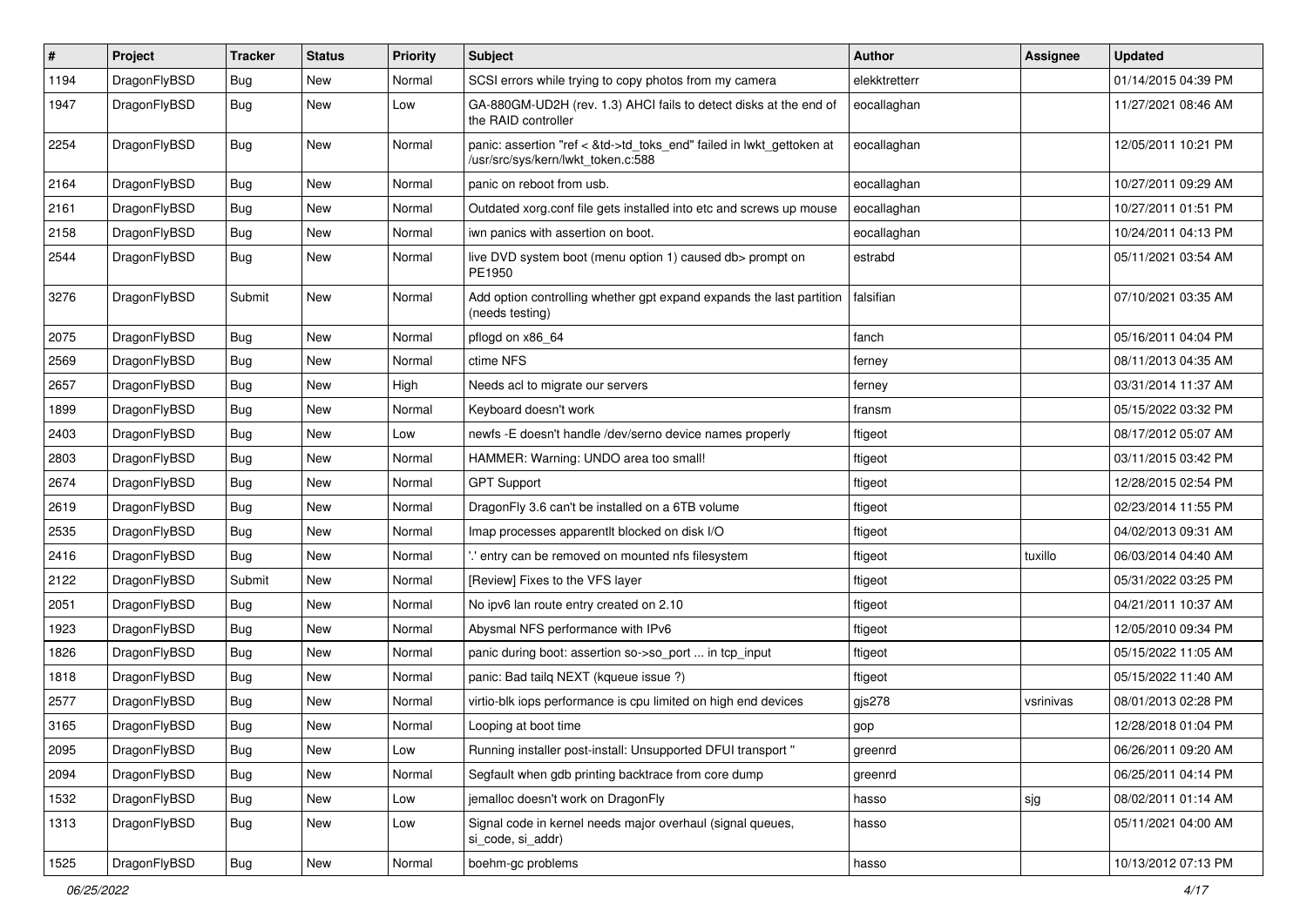| $\sharp$ | Project      | <b>Tracker</b> | <b>Status</b> | <b>Priority</b> | Subject                                                                                                    | <b>Author</b>   | <b>Assignee</b> | <b>Updated</b>      |
|----------|--------------|----------------|---------------|-----------------|------------------------------------------------------------------------------------------------------------|-----------------|-----------------|---------------------|
| 1430     | DragonFlyBSD | <b>Bug</b>     | New           | Normal          | Buggy w(1)?                                                                                                | hasso           | alexh           | 11/24/2010 08:09 AM |
| 2680     | DragonFlyBSD | Bug            | <b>New</b>    | Low             | boot0cfg update makes box unbootable                                                                       | herrgard        |                 | 06/10/2014 06:02 AM |
| 1982     | DragonFlyBSD | Bug            | New           | Low             | There is no linuxulator on x86-64                                                                          | herrgard        |                 | 05/31/2022 02:25 PM |
| 2125     | DragonFlyBSD | Bug            | <b>New</b>    | Normal          | Weird garbage in dmesg                                                                                     | herrgard        |                 | 08/30/2011 08:04 PM |
| 2045     | DragonFlyBSD | Bug            | New           | Normal          | ral(4): Fatal trap 12: page fault while in kernel mode (two panics)                                        | herrgard        |                 | 11/03/2011 05:34 PM |
| 3206     | DragonFlyBSD | Submit         | New           | Normal          | update psm/kbd to FreeBSD 12.0 code                                                                        | htse            |                 | 10/05/2019 03:49 PM |
| 3201     | DragonFlyBSD | Submit         | New           | Normal          | Fixes make search display                                                                                  | htse            |                 | 08/20/2021 04:02 PM |
| 3189     | DragonFlyBSD | Bug            | New           | Normal          | Allow DragonFly Mail Agent to accept an alternate config via<br>command line switch                        | iang            |                 | 08/16/2021 12:42 AM |
| 3029     | DragonFlyBSD | Bug            | <b>New</b>    | Normal          | Running DflyBSD 4.8 on FreeBSD bhyve as a guest                                                            | iron            |                 | 05/13/2022 04:33 AM |
| 2746     | DragonFlyBSD | Bug            | New           | Normal          | some fraction of xterms started from the xmonad window manager<br>get killed with SIGALRM                  | isenmann        | profmakx        | 12/28/2014 02:51 AM |
| 2604     | DragonFlyBSD | Bug            | <b>New</b>    | Normal          | dell laptop does not boot with LATEST                                                                      | isenmann        |                 | 11/20/2013 02:07 AM |
| 2825     | DragonFlyBSD | Bug            | New           | High            | 3x dhclient = hanging system (objcache exhausted)                                                          | jaccovonb       | sepherosa       | 05/11/2021 03:55 AM |
| 3134     | DragonFlyBSD | Bug            | <b>New</b>    | Normal          | RFC 3021 (/31 networks) appear to be unsupported                                                           | jailbird        |                 | 05/16/2018 11:03 PM |
| 2369     | DragonFlyBSD | Bug            | <b>New</b>    | Normal          | panic: Bad link elm 0xffffffe07edf6068 next->prev != elm                                                   | jaydg           |                 | 08/15/2012 03:04 AM |
| 2308     | DragonFlyBSD | Bug            | New           | Normal          | System freeze when unloading snd_hda                                                                       | jaydg           |                 | 02/19/2012 07:15 AM |
| 2890     | DragonFlyBSD | Bug            | <b>New</b>    | Normal          | not able to boot usb installer on Toshiba Chromebook 2                                                     | johnnywhishbone |                 | 02/22/2016 03:42 AM |
| 2712     | DragonFlyBSD | Bug            | New           | Normal          | connect(2) returns EINVAL when retrying after ECONNREFUSED                                                 | jorisgio        |                 | 08/14/2014 05:31 PM |
| 2568     | DragonFlyBSD | Bug            | New           | Normal          | AHCI panic                                                                                                 | josepht         |                 | 06/07/2013 05:52 PM |
| 2245     | DragonFlyBSD | Bug            | New           | Normal          | panic: assertion "ref < &td->td_toks_end" failed in lwkt_gettoken at<br>/usr/src/sys/kern/lwkt_token.c:588 | juanfra684      |                 | 11/22/2011 07:41 PM |
| 2153     | DragonFlyBSD | Bug            | <b>New</b>    | Normal          | Too many unuseful warnings at boot                                                                         | juanfra684      |                 | 10/18/2011 10:16 PM |
| 3228     | DragonFlyBSD | Bug            | New           | Low             | pfi kif unref: state refcount $\leq$ 0 in dmesg                                                            | justin          |                 | 03/05/2021 06:39 AM |
| 2444     | DragonFlyBSD | Bug            | New           | Normal          | Crash during Hammer overnight cleanup                                                                      | justin          |                 | 11/04/2012 07:58 AM |
| 2645     | DragonFlyBSD | Bug            | <b>New</b>    | Normal          | panic with dsched fq and ioprio                                                                            | jyoung15        |                 | 02/20/2014 07:29 AM |
| 2529     | DragonFlyBSD | Bug            | <b>New</b>    | Low             | Sundance network adapter is not detected and attached                                                      | kworr           |                 | 03/25/2013 02:29 AM |
| 1939     | DragonFlyBSD | Bug            | New           | Normal          | Panic on nightly build and stress test box                                                                 | lentferj        |                 | 12/18/2010 08:41 AM |
| 1916     | DragonFlyBSD | Bug            | New           | Normal          | Constant crashes on x86 64 with UFS                                                                        | lentferj        |                 | 11/21/2010 07:40 PM |
| 2421     | DragonFlyBSD | <b>Bug</b>     | New           | High            | Kernel panic: vm_fault: page 0xc0f70000 not busy!                                                          | lentferj        |                 | 10/03/2012 08:16 AM |
| 2892     | DragonFlyBSD | Bug            | New           | Normal          | swap_pager:indefinite wait bufferf error                                                                   | <b>Ihmwzy</b>   |                 | 02/21/2016 10:32 PM |
| 2917     | DragonFlyBSD | <b>Bug</b>     | New           | Normal          | da8: reading primary partition table: error accessing offset<br>000000000000 for 512                       | liweitianux     |                 | 05/11/2021 08:43 PM |
| 2565     | DragonFlyBSD | Bug            | New           | Normal          | "ifconfig ix0 up" panic                                                                                    | ltpig402a       |                 | 06/03/2013 05:46 AM |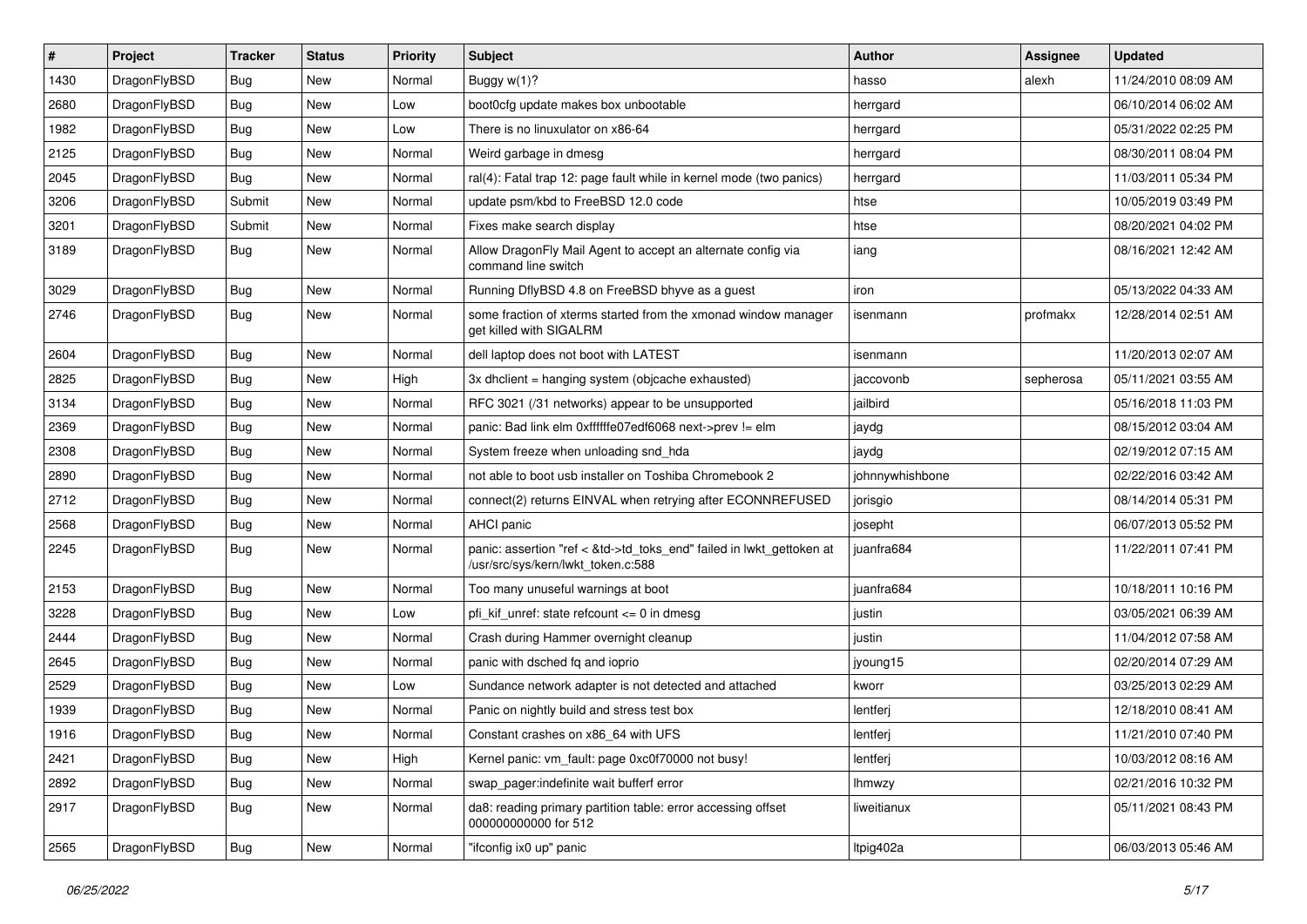| $\pmb{\#}$ | Project      | <b>Tracker</b> | <b>Status</b> | <b>Priority</b> | Subject                                                                                                 | <b>Author</b>          | Assignee  | <b>Updated</b>      |
|------------|--------------|----------------|---------------|-----------------|---------------------------------------------------------------------------------------------------------|------------------------|-----------|---------------------|
| 2434       | DragonFlyBSD | Bug            | <b>New</b>    | Normal          | BTX Halted - Boot fails on USB/GUI                                                                      | lucmv                  |           | 10/17/2012 08:12 PM |
| 2808       | DragonFlyBSD | Bug            | <b>New</b>    | Normal          | X freeze by switching between X and VT - results in black screen                                        | lukesky333             |           | 05/11/2021 03:55 AM |
| 2531       | DragonFlyBSD | Bug            | <b>New</b>    | Normal          | camcontrol fails to disable APM                                                                         | m.lombardi85           |           | 03/23/2013 12:28 PM |
| 2370       | DragonFlyBSD | Bug            | <b>New</b>    | Normal          | panic: ffs_valloc: dup alloc                                                                            | marino                 | vsrinivas | 02/01/2013 09:28 AM |
| 2167       | DragonFlyBSD | Bug            | <b>New</b>    | Normal          | shutdown/reboot fails after uptime msg                                                                  | marino                 |           | 11/28/2011 03:01 AM |
| 2092       | DragonFlyBSD | Bug            | New           | Normal          | Panic: Bad link elm 0x next->prev != elm                                                                | masterblaster          | dillon    | 12/04/2011 12:49 PM |
| 3035       | DragonFlyBSD | Bug            | <b>New</b>    | Normal          | panic: assertion "cpu >= 0 && cpu < ncpus" failed in netisr_cpuport<br>at /usr/src/sys/net/netisr2.h:87 | masu                   |           | 05/11/2017 01:24 AM |
| 2809       | DragonFlyBSD | Bug            | <b>New</b>    | Normal          | hammer mirror-stream                                                                                    | masu                   |           | 04/10/2015 12:33 AM |
| 2067       | DragonFlyBSD | Bug            | <b>New</b>    | Normal          | sound/pcm: "play interrupt timeout, channel dead"                                                       | matthiasr              |           | 05/11/2021 03:55 AM |
| 2598       | DragonFlyBSD | Bug            | <b>New</b>    | Normal          | i386 via USB Booting                                                                                    | mbzadegan              |           | 10/21/2013 02:28 AM |
| 1293       | DragonFlyBSD | Bug            | <b>New</b>    | Normal          | 2.2.1-REL Installer Request                                                                             | mk                     | tuxillo   | 05/11/2021 04:00 AM |
| 3235       | DragonFlyBSD | Bug            | <b>New</b>    | Normal          | Kernel panic in devfs vnops.c                                                                           | mneumann               |           | 04/28/2020 07:00 AM |
| 3222       | DragonFlyBSD | Bug            | <b>New</b>    | Normal          | gcc - undefined reference to '__atomic_load' (missing libatomic?)                                       | mneumann               |           | 02/08/2020 02:45 AM |
| 2972       | DragonFlyBSD | Bug            | <b>New</b>    | Normal          | ipfw3 "deny to me" does not work correctly                                                              | mneumann               |           | 12/27/2016 12:11 PM |
| 2881       | DragonFlyBSD | Bug            | New           | Normal          | Pulseaudio hangs/resets system when starting X11                                                        | mneumann               |           | 01/09/2016 03:08 AM |
| 2788       | DragonFlyBSD | Bug            | New           | Normal          | ioctl GSLICEINFO: Not working for vnode slice                                                           | mneumann               |           | 02/12/2015 07:49 AM |
| 3218       | DragonFlyBSD | Bug            | <b>New</b>    | Normal          | Kernel panics are not sent to comconsole when booted over EFI                                           | mqudsi                 |           | 12/02/2019 08:52 PM |
| 679        | DragonFlyBSD | Bug            | <b>New</b>    | Low             | Netgraph backward compatibility for old *LEN constants                                                  | nant                   | nant      | 02/18/2014 05:45 AM |
| 2104       | DragonFlyBSD | Bug            | <b>New</b>    | Normal          | network configuration seg. fault on install CD                                                          | navratil               |           | 07/26/2011 07:55 AM |
| 2098       | DragonFlyBSD | Submit         | <b>New</b>    | Normal          | [PATCH] correct ath man page example<br>(/usr/src/share/man/man4/ath.4)                                 | nobody                 |           | 11/15/2011 12:27 AM |
| 3215       | DragonFlyBSD | Bug            | <b>New</b>    | Normal          | Hang in tcdrain(3) after write(3)                                                                       | noloader               |           | 11/25/2019 03:08 PM |
| 2622       | DragonFlyBSD | Bug            | <b>New</b>    | Normal          | VAIO FIT15E fn keys support                                                                             | nonsolosoft            |           | 12/31/2013 01:31 AM |
| 2621       | DragonFlyBSD | Bug            | New           | Normal          | core dump using cdrom                                                                                   | nonsolosoft            |           | 12/27/2013 12:43 AM |
| 2412       | DragonFlyBSD | Bug            | <b>New</b>    | Normal          | wlan0 fails to get address via dhclient                                                                 | nonsolosoft            |           | 08/30/2012 05:55 AM |
| 2182       | DragonFlyBSD | Bug            | New           | Normal          | if msk PHY FIFO underrun/overflow                                                                       | nonsolosoft            |           | 09/03/2012 06:39 AM |
| 1193       | DragonFlyBSD | Bug            | <b>New</b>    | Normal          | kernel doesn't recognize cdrom drive                                                                    | nonsolosoft            |           | 01/25/2014 09:11 PM |
| 3052       | DragonFlyBSD | <b>Bug</b>     | <b>New</b>    | Normal          | panic DragonFly v4.8.1-RELEASE by mounting a malformed NTFS<br>image [64.000]                           | open.source@ribose.com |           | 08/14/2017 03:22 AM |
| 3051       | DragonFlyBSD | <b>Bug</b>     | New           | Normal          | panic DragonFly v4.8.1-RELEASE by mounting a malformed NTFS<br>image [12.000]                           | open.source@ribose.com |           | 08/14/2017 03:20 AM |
| 3049       | DragonFlyBSD | <b>Bug</b>     | New           | Normal          | panic DragonFly v4.8.1-RELEASE by mounting a malformed<br>msdosfs image [12.128]                        | open.source@ribose.com |           | 08/14/2017 02:53 AM |
| 2802       | DragonFlyBSD | Bug            | New           | Normal          | USB Wifi urtwn0 crash from cd boot                                                                      | opvalues               |           | 03/10/2015 01:07 AM |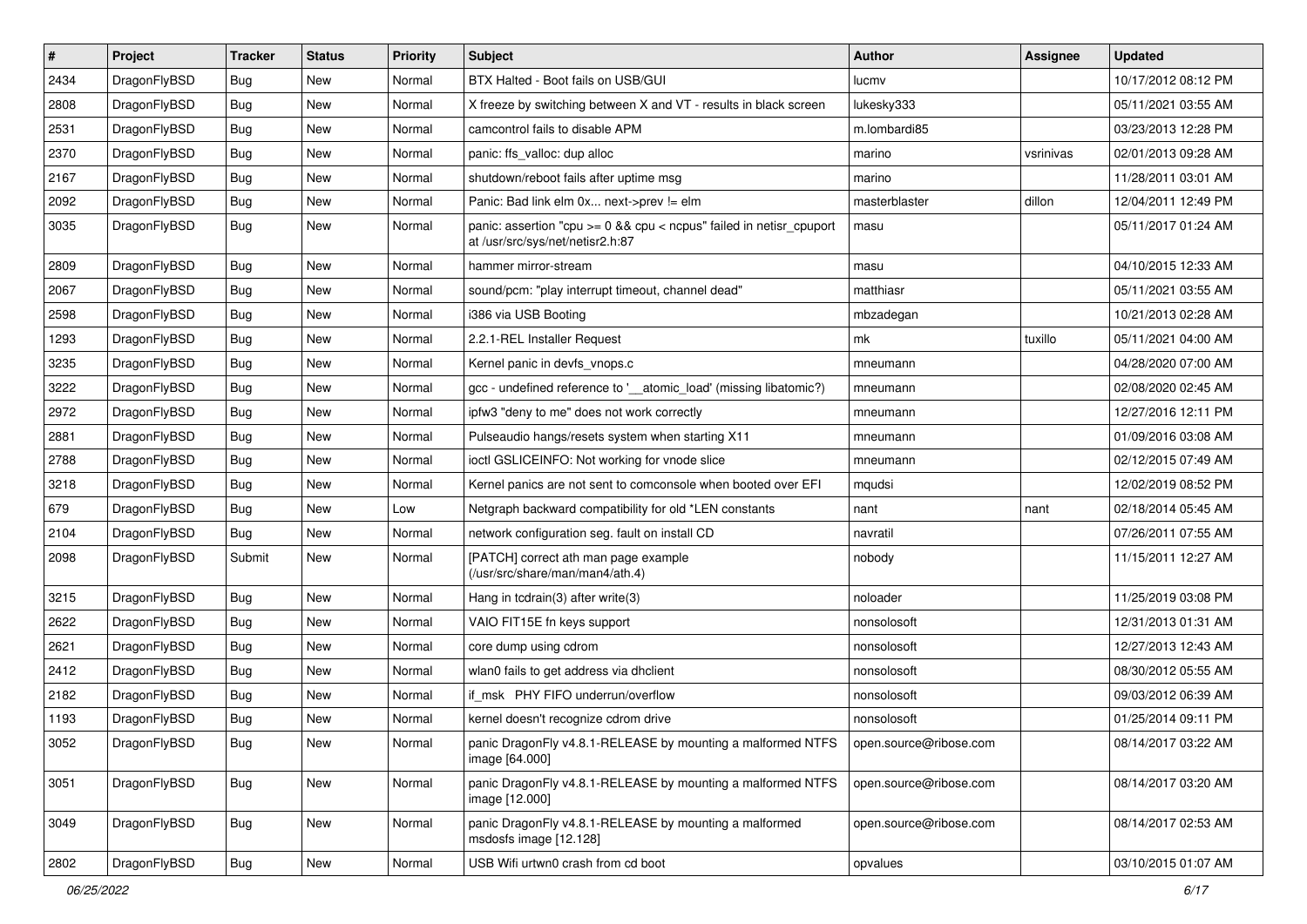| $\vert$ # | Project      | <b>Tracker</b> | <b>Status</b> | <b>Priority</b> | <b>Subject</b>                                                                                                 | Author   | <b>Assignee</b> | <b>Updated</b>      |
|-----------|--------------|----------------|---------------|-----------------|----------------------------------------------------------------------------------------------------------------|----------|-----------------|---------------------|
| 2799      | DragonFlyBSD | Bug            | <b>New</b>    | Normal          | Fatal trap 12 caused by moused(8) -p /dev/cual0                                                                | opvalues |                 | 03/04/2015 11:01 PM |
| 3107      | DragonFlyBSD | <b>Bug</b>     | <b>New</b>    | Low             | ACPI interrupt storm when loading i915 on Lenovo T460                                                          | oyvinht  |                 | 07/15/2020 07:01 AM |
| 2874      | DragonFlyBSD | Bug            | <b>New</b>    | Normal          | make world DESTDIR=/emptydir fails                                                                             | pascii   |                 | 12/25/2015 07:04 AM |
| 2117      | DragonFlyBSD | Bug            | New           | High            | ACPI and/or bce(4) problem with 2.11.0.673.g0d557 on HP DL380<br>G6                                            | pauska   |                 | 08/22/2011 10:15 AM |
| 2898      | DragonFlyBSD | <b>Bug</b>     | <b>New</b>    | Normal          | <b>HAMMER</b> panic                                                                                            | pavalos  |                 | 11/03/2018 07:05 AM |
| 2526      | DragonFlyBSD | <b>Bug</b>     | <b>New</b>    | Normal          | hammer cleanup doesn't run on first day of DST                                                                 | pavalos  |                 | 10/18/2016 05:28 PM |
| 2248      | DragonFlyBSD | Bug            | New           | Normal          | sysctl panic                                                                                                   | pavalos  |                 | 11/23/2011 06:23 PM |
| 2199      | DragonFlyBSD | Bug            | <b>New</b>    | Normal          | screen segfaults if utmpx isn't present                                                                        | pavalos  |                 | 11/15/2011 10:52 PM |
| 2099      | DragonFlyBSD | Bug            | New           | Normal          | page fault panic in vm system                                                                                  | pavalos  |                 | 07/10/2011 08:51 AM |
| 2048      | DragonFlyBSD | <b>Bug</b>     | <b>New</b>    | Normal          | panic: ffs_sync: rofs mod                                                                                      | pavalos  |                 | 04/12/2011 05:45 AM |
| 2008      | DragonFlyBSD | Bug            | <b>New</b>    | Normal          | lwkt_setcpu_remote: td->td_flags 00800621 console flood                                                        | pavalos  |                 | 03/06/2011 09:37 PM |
| 1969      | DragonFlyBSD | <b>Bug</b>     | <b>New</b>    | Normal          | pf-related network problem                                                                                     | pavalos  | lentferj        | 02/01/2011 06:57 PM |
| 1949      | DragonFlyBSD | Bug            | New           | Normal          | iwn panic                                                                                                      | pavalos  |                 | 01/30/2011 03:21 AM |
| 1946      | DragonFlyBSD | Bug            | <b>New</b>    | Normal          | ieee80211 panic                                                                                                | pavalos  | josepht         | 01/27/2011 06:00 PM |
| 1769      | DragonFlyBSD | Bug            | New           | Normal          | panic: assertion: _tp->tt_msg->tt_cpuid == mycpuid in<br>tcp_callout_active                                    | pavalos  | sjg             | 05/15/2022 11:07 AM |
| 599       | DragonFlyBSD | Bug            | <b>New</b>    | Urgent          | 1.9.0 reproducable panic                                                                                       | pavalos  |                 | 12/22/2010 01:08 AM |
| 3226      | DragonFlyBSD | Bug            | <b>New</b>    | Normal          | Xorg freezes in vm: thread stuck in "objtrm1"                                                                  | peeter   |                 | 04/08/2020 02:10 AM |
| 2970      | DragonFlyBSD | Bug            | New           | Normal          | kernel 4.7: "Is -I" causes panic on UDF filesystem: "bgetvp -<br>overlapping buffer"                           | peeter   |                 | 12/21/2016 02:46 AM |
| 1943      | DragonFlyBSD | Bug            | <b>New</b>    | Normal          | hammer assertion panic                                                                                         | peter    |                 | 12/27/2010 12:45 AM |
| 1990      | DragonFlyBSD | Bug            | <b>New</b>    | Normal          | /mnt too large to mount                                                                                        | peur.neu |                 | 02/16/2011 11:24 PM |
| 1951      | DragonFlyBSD | Bug            | New           | Normal          | dma_timeouts at phyaddr on a good hdd                                                                          | peur.neu |                 | 01/04/2011 07:12 AM |
| 2552      | DragonFlyBSD | Bug            | <b>New</b>    | Low             | hammer recovery should indicate progress                                                                       | phma     |                 | 05/03/2013 12:13 AM |
| 3247      | DragonFlyBSD | Bug            | <b>New</b>    | Normal          | Kernel panic doing nothing much                                                                                | phma     |                 | 09/12/2020 11:40 PM |
| 2816      | DragonFlyBSD | <b>Bug</b>     | New           | Normal          | A multitasking process being debugged can get stuck                                                            | phma     |                 | 05/19/2015 03:57 AM |
| 2611      | DragonFlyBSD | Bug            | <b>New</b>    | Normal          | Change in IP address results in network not working                                                            | phma     |                 | 12/05/2013 07:55 PM |
| 2557      | DragonFlyBSD | <b>Bug</b>     | New           | Normal          | stock 3.4.1 kernel halts during booting if dm and dm_target_crypt<br>are loaded and RAID controller is present | phma     |                 | 05/12/2013 10:38 PM |
| 2389      | DragonFlyBSD | <b>Bug</b>     | New           | Normal          | computer crashed while listing processes                                                                       | phma     |                 | 06/18/2012 02:49 PM |
| 2387      | DragonFlyBSD | <b>Bug</b>     | New           | Normal          | hammer ignores -t during dedup                                                                                 | phma     |                 | 06/17/2012 12:30 PM |
| 2331      | DragonFlyBSD | <b>Bug</b>     | New           | Normal          | reading mouse mode from unopen file descriptor hangs mouse<br>driver                                           | phma     |                 | 03/14/2012 09:43 AM |
| 2311      | DragonFlyBSD | Bug            | New           | Normal          | Xorg crash having something to do with drm                                                                     | phma     |                 | 02/22/2012 09:59 AM |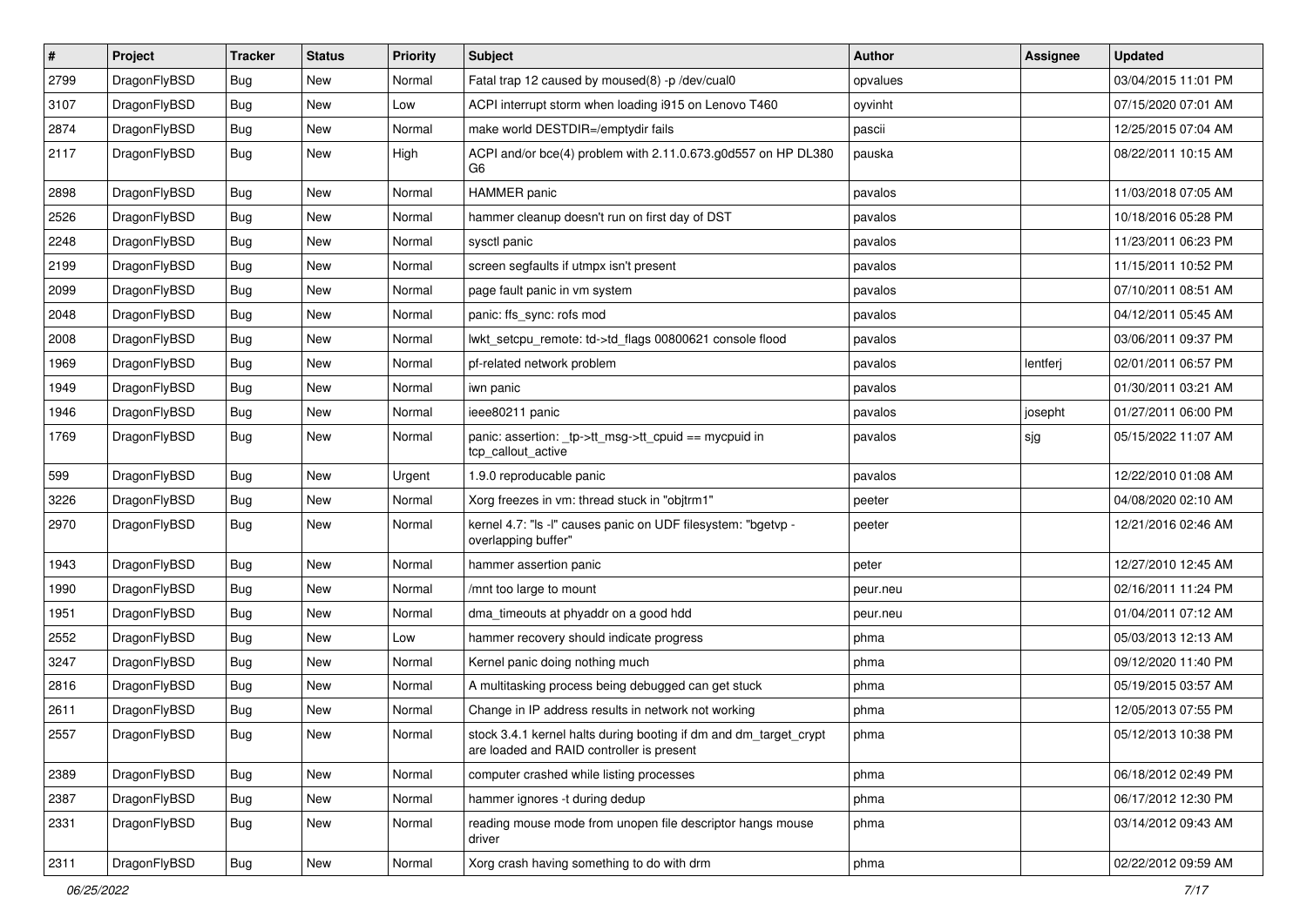| #    | Project      | Tracker    | <b>Status</b> | <b>Priority</b> | <b>Subject</b>                                                                                                                                                                                    | <b>Author</b> | Assignee | <b>Updated</b>      |
|------|--------------|------------|---------------|-----------------|---------------------------------------------------------------------------------------------------------------------------------------------------------------------------------------------------|---------------|----------|---------------------|
| 2306 | DragonFlyBSD | Bug        | <b>New</b>    | Normal          | a crash starts the kernel debugger in text mode, but just reboots in                                                                                                                              | phma          |          | 02/11/2012 08:02 PM |
| 1559 | DragonFlyBSD | <b>Bug</b> | <b>New</b>    | Normal          | kernel trap                                                                                                                                                                                       | phma          |          | 11/27/2021 08:43 AM |
| 2547 | DragonFlyBSD | Bug        | <b>New</b>    | High            | crashed while doing a dry run of pkg rolling-replace                                                                                                                                              | phma          |          | 04/18/2013 10:40 PM |
| 3302 | DragonFlyBSD | <b>Bug</b> | <b>New</b>    | Normal          | Will not boot on System76 Lemur Pro (lemp10)                                                                                                                                                      | piecuch       |          | 11/03/2021 10:21 AM |
| 3298 | DragonFlyBSD | <b>Bug</b> | New           | Normal          | Running "w" and having logged in via XDM through VNC, "w" prints<br>an extra error message                                                                                                        | piecuch       |          | 10/25/2021 09:16 AM |
| 3239 | DragonFlyBSD | <b>Bug</b> | <b>New</b>    | Normal          | unable to SIGKILL glitched emacs                                                                                                                                                                  | piecuch       |          | 05/26/2020 03:30 AM |
| 3238 | DragonFlyBSD | Bug        | <b>New</b>    | Normal          | race conditions when printing from vkernel console                                                                                                                                                | piecuch       |          | 05/19/2020 02:50 PM |
| 2496 | DragonFlyBSD | <b>Bug</b> | <b>New</b>    | Normal          | NTFS malloc limit exceeded                                                                                                                                                                        | plasmob       | tuxillo  | 02/19/2013 08:47 AM |
| 3245 | DragonFlyBSD | <b>Bug</b> | <b>New</b>    | Normal          | panic: free: guard1x fail, i915 load from loader.conf                                                                                                                                             | polachok      |          | 08/21/2020 10:36 AM |
| 1942 | DragonFlyBSD | <b>Bug</b> | <b>New</b>    | Normal          | locking against myself in getcacheblk()?                                                                                                                                                          | qhwt.dfly     |          | 05/31/2022 02:15 PM |
| 1917 | DragonFlyBSD | Bug        | New           | Normal          | panic: assertion: (RB_EMPTY(&ip->rec_tree) && (ip->flags &<br>HAMMER_INODE_XDIRTY) == 0)    (!RB_EMPTY(&ip->rec_tree)<br>&& (ip->flags & HAMMER_INODE_XDIRTY) != 0) in<br>hammer flush inode done | qhwt.dfly     |          | 11/24/2010 03:23 AM |
| 1876 | DragonFlyBSD | Bug        | <b>New</b>    | Normal          | devfs in jail + logging out from console(ttyv1+) -> panic                                                                                                                                         | qhwt.dfly     | tuxillo  | 05/31/2022 03:24 PM |
| 2371 | DragonFlyBSD | Bug        | <b>New</b>    | Normal          | Timezone problem with America/Sao Paulo                                                                                                                                                           | raitech       |          | 05/17/2012 01:42 PM |
| 3313 | DragonFlyBSD | <b>Bug</b> | New           | Normal          | Can't boot from my live USB at all. The kernel loading process<br>hangs.                                                                                                                          | rempas        |          | 06/03/2022 12:16 AM |
| 2675 | DragonFlyBSD | <b>Bug</b> | <b>New</b>    | Low             | Ultimate N WiFi Link 5300 get iwn_intr: fatal firmware error on 5GHz                                                                                                                              | revuwa        |          | 05/11/2021 04:07 AM |
| 2822 | DragonFlyBSD | <b>Bug</b> | <b>New</b>    | Normal          | USB 3.0 stick throws "reading primary partition table: error<br>accessing offset 000[] for 152" error, while the stick works on any<br>other OS I tested                                          | revuwa        | profmakx | 06/29/2015 05:56 AM |
| 1836 | DragonFlyBSD | <b>Bug</b> | <b>New</b>    | Normal          | Incorrect TCP checksum show up in tcpdump                                                                                                                                                         | robgar1       |          | 05/15/2022 11:22 AM |
| 2430 | DragonFlyBSD | <b>Bug</b> | New           | Normal          | Alternate Password Hash method                                                                                                                                                                    | robin.carey1  |          | 10/07/2012 06:28 AM |
| 2138 | DragonFlyBSD | <b>Bug</b> | <b>New</b>    | Normal          | > 100% CPU usage                                                                                                                                                                                  | robin.carey1  |          | 09/26/2011 12:20 PM |
| 696  | DragonFlyBSD | <b>Bug</b> | New           | Low             | <b>IPSEC</b> recommendation                                                                                                                                                                       | robin carey5  | tuxillo  | 06/02/2014 02:40 PM |
| 600  | DragonFlyBSD | <b>Bug</b> | <b>New</b>    | Low             | /sys/libkern/karc4random                                                                                                                                                                          | robin carey5  | profmakx | 01/19/2015 03:07 AM |
| 2626 | DragonFlyBSD | Bug        | <b>New</b>    | Normal          | iwn driver drops with error: "firmware error 'iwn_intr: fatal firmware<br>error"                                                                                                                  | rodyaj        |          | 01/09/2014 05:50 AM |
| 2738 | DragonFlyBSD | <b>Bug</b> | <b>New</b>    | Normal          | Hammer: Strange behavior when trying to recover old version of<br>moved file                                                                                                                      | roland        |          | 11/20/2014 08:02 AM |
| 3141 | DragonFlyBSD | <b>Bug</b> | <b>New</b>    | Normal          | dhclient blocks boot process                                                                                                                                                                      | rowo          |          | 12/16/2018 11:01 AM |
| 2887 | DragonFlyBSD | <b>Bug</b> | New           | Low             | Missing extattr namespace to string and<br>extattr string to namespace functions                                                                                                                  | rubenk        |          | 02/06/2016 05:09 AM |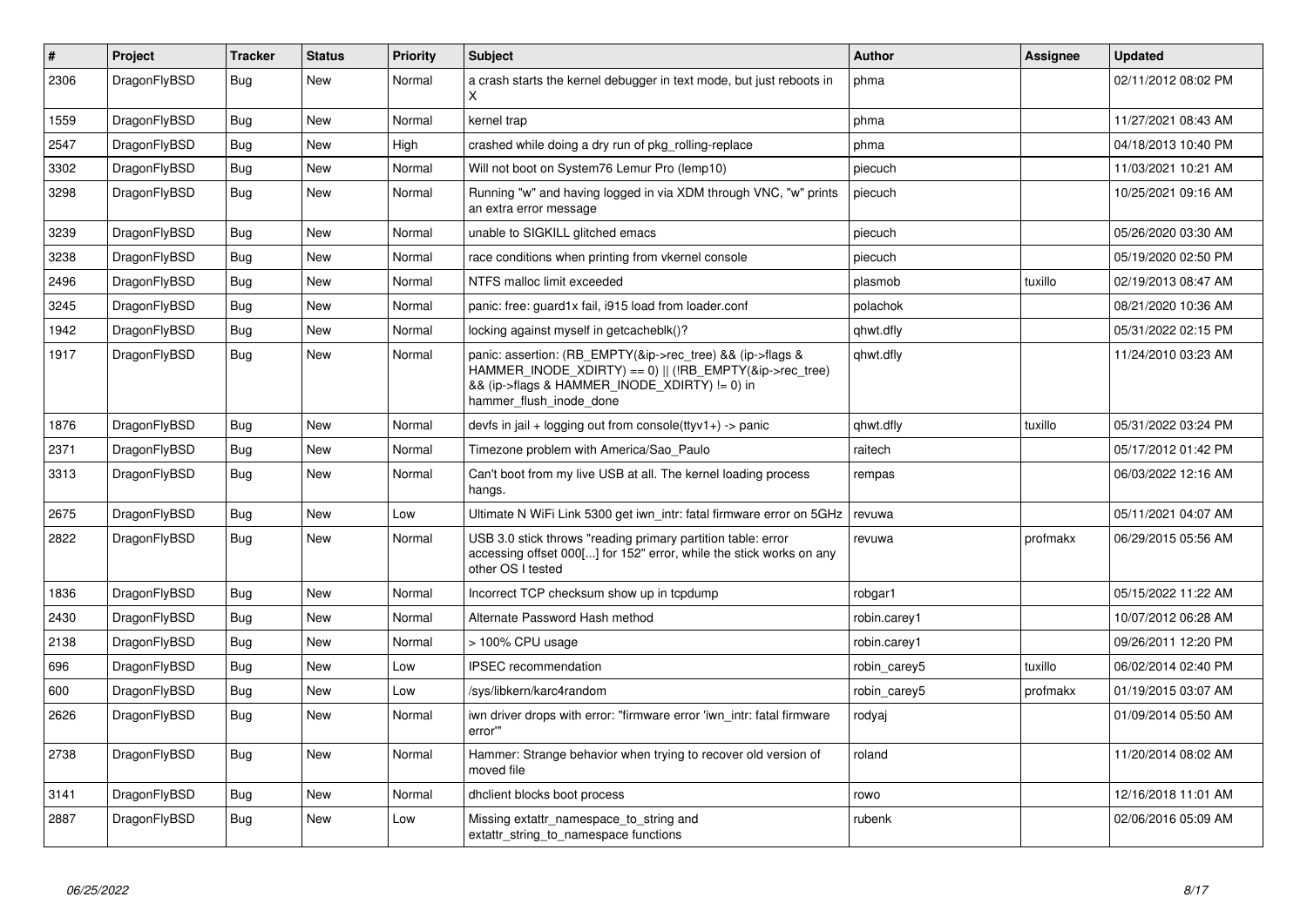| $\vert$ # | Project      | <b>Tracker</b> | <b>Status</b> | <b>Priority</b> | <b>Subject</b>                                                                       | Author     | <b>Assignee</b> | <b>Updated</b>      |
|-----------|--------------|----------------|---------------|-----------------|--------------------------------------------------------------------------------------|------------|-----------------|---------------------|
| 2080      | DragonFlyBSD | Bug            | New           | Normal          | panic: lockmgr thrd_sleep: called from interrupt, ipi, or hard code<br>section       | rumcic     |                 | 05/30/2011 05:06 PM |
| 2072      | DragonFlyBSD | Bug            | <b>New</b>    | Normal          | Fatal trap 12: stopped at lwkt send ipig3                                            | rumcic     |                 | 05/17/2011 04:12 AM |
| 1975      | DragonFlyBSD | Bug            | New           | Normal          | Applications seg fault in select() and poll()                                        | rumcic     |                 | 05/31/2022 02:58 PM |
| 1874      | DragonFlyBSD | <b>Bug</b>     | <b>New</b>    | Normal          | mpd listening on all IPs, accepting only on one                                      | rumcic     |                 | 05/08/2011 01:01 PM |
| 1873      | DragonFlyBSD | <b>Bug</b>     | New           | Normal          | Panic upon usb mouse detach and reattaching                                          | rumcic     |                 | 02/01/2011 09:53 AM |
| 1192      | DragonFlyBSD | Submit         | <b>New</b>    | Normal          | KKASSERTs in sys/kern/uipc_{msg,socket}.c are too strict                             | rumcic     |                 | 05/11/2021 04:07 AM |
| 2423      | DragonFlyBSD | Bug            | New           | Urgent          | After multiple panics/locks, hitting KKASSERT in<br>hammer_init_cursor               | rumcic     |                 | 09/18/2012 02:28 AM |
| 2316      | DragonFlyBSD | <b>Bug</b>     | New           | Normal          | Ungraceful invalid password handling for adding a new user in the<br>installer       | rune       |                 | 04/27/2012 11:23 PM |
| 3047      | DragonFlyBSD | Bug            | <b>New</b>    | Normal          | HAMMER critical write error                                                          | samuel     |                 | 06/19/2019 09:50 AM |
| 2123      | DragonFlyBSD | Bug            | <b>New</b>    | Normal          | hammer is losing files                                                               | schmir     |                 | 08/30/2011 07:56 PM |
| 2042      | DragonFlyBSD | Bug            | New           | Normal          | kernel panic, when run boot0cfg                                                      | sepherosa  |                 | 05/31/2022 03:01 PM |
| 1944      | DragonFlyBSD | Bug            | New           | Normal          | panic: backing_object 0xdea7b258 was somehow re-referenced<br>during collapse!       | sepherosa  |                 | 12/27/2010 02:06 AM |
| 2933      | DragonFlyBSD | Submit         | New           | Normal          | Remove unix domain socket support from cat(1)                                        | sevan      |                 | 08/01/2016 08:10 PM |
| 2924      | DragonFlyBSD | Bug            | New           | Normal          | cat -v fails to tag characters in extended table with M- prefix with<br>some locales | sevan      |                 | 07/11/2016 07:18 AM |
| 2124      | DragonFlyBSD | Bug            | <b>New</b>    | Normal          | getty repeating too quickly on port /dev/ttyv0                                       | sgeorge.ml |                 | 09/01/2011 04:28 AM |
| 2891      | DragonFlyBSD | <b>Bug</b>     | New           | Normal          | Kernel panic in IEEE802.11 related code                                              | shamaz     |                 | 05/29/2016 05:49 PM |
| 2863      | DragonFlyBSD | <b>Bug</b>     | New           | Normal          | HAMMER synch tid is zero                                                             | shamaz     |                 | 12/12/2015 11:24 PM |
| 2820      | DragonFlyBSD | Bug            | <b>New</b>    | Normal          | TP-Link USB Wi-Fi adapter cannot be reattached to the system                         | shamaz     |                 | 05/22/2015 09:45 PM |
| 1961      | DragonFlyBSD | Bug            | New           | Normal          | Can't create dump from DDB                                                           | shamaz     |                 | 01/29/2011 09:02 PM |
| 1935      | DragonFlyBSD | Bug            | New           | Normal          | mouse does not work after switching between x and console                            | shamaz     |                 | 12/13/2010 10:06 AM |
| 1884      | DragonFlyBSD | Bug            | New           | Normal          | System completely freezes while listening music (devbuf: malloc<br>limit exceeded)   | shamaz     |                 | 01/24/2011 05:00 PM |
| 2061      | DragonFlyBSD | <b>Bug</b>     | <b>New</b>    | Normal          | USB keyboard boot panic                                                              | sjg        |                 | 05/04/2012 12:20 AM |
| 1786      | DragonFlyBSD | <b>Bug</b>     | New           | Normal          | Calling NULL function pointer initiates panic loop                                   | sjg        |                 | 10/11/2010 05:28 PM |
| 2141      | DragonFlyBSD | Bug            | New           | Urgent          | loader and/or documentation broken                                                   | sjg        |                 | 01/20/2012 10:51 AM |
| 1964      | DragonFlyBSD | Bug            | New           | Normal          | iwn (panic assertion : wlan assert serialized)                                       | sjmm.ptr   | josepht         | 02/01/2011 12:57 PM |
| 2936      | DragonFlyBSD | Bug            | New           | Normal          | loader.efi crashes while loading kernel                                              | spaceille  |                 | 08/20/2016 06:17 AM |
| 2587      | DragonFlyBSD | <b>Bug</b>     | New           | Normal          | SATA DVD writer not detected by DragonFly                                            | srussell   |                 | 09/04/2020 08:55 AM |
| 2586      | DragonFlyBSD | Bug            | New           | Normal          | pf: "modulate" state seems problematic                                               | srussell   |                 | 09/25/2013 07:36 PM |
| 2077      | DragonFlyBSD | Bug            | New           | Normal          | USB devices conflicting                                                              | srussell   |                 | 05/17/2011 05:12 PM |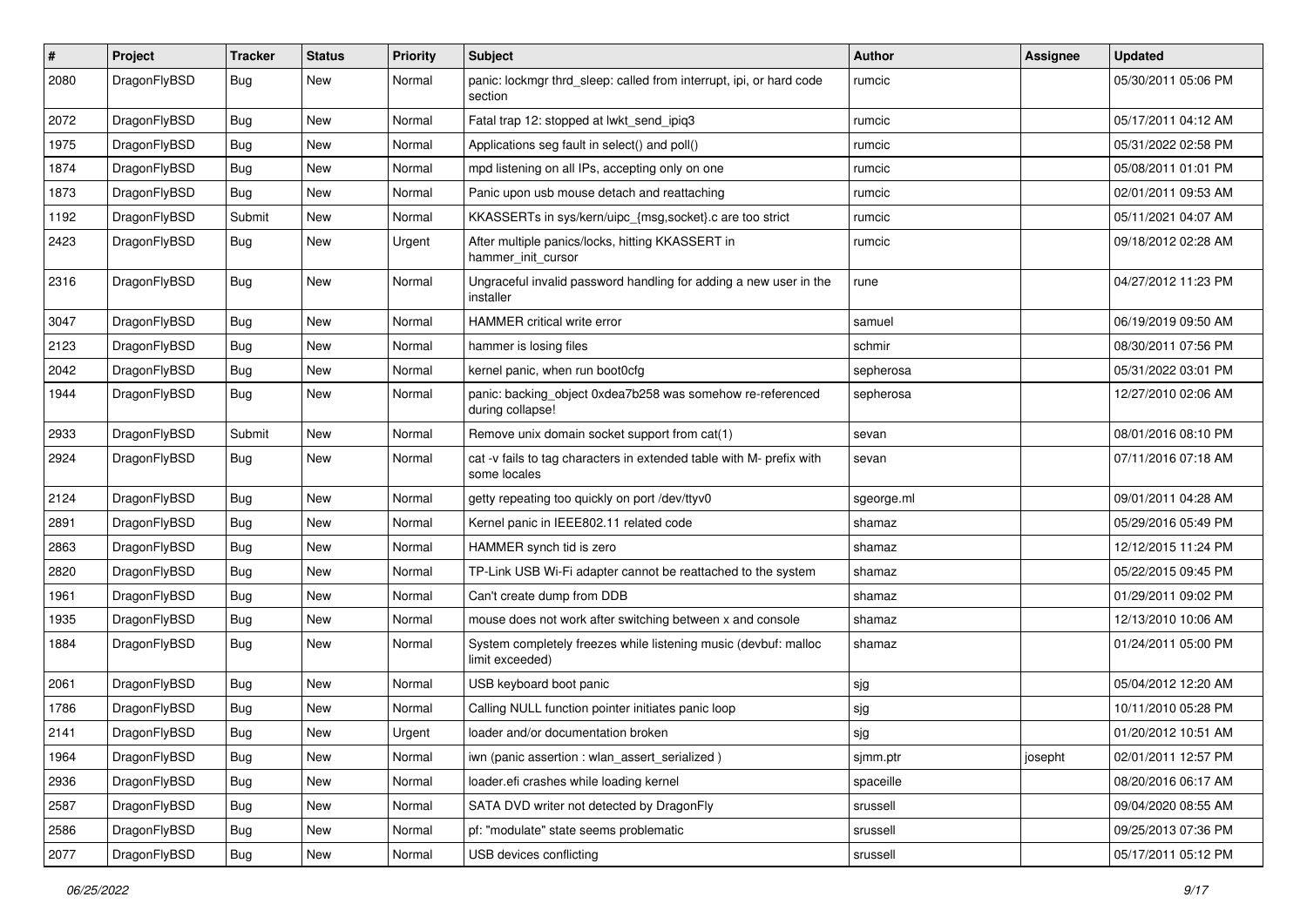| $\sharp$ | Project      | <b>Tracker</b> | <b>Status</b> | <b>Priority</b> | Subject                                                                                                  | <b>Author</b>     | Assignee | <b>Updated</b>      |
|----------|--------------|----------------|---------------|-----------------|----------------------------------------------------------------------------------------------------------|-------------------|----------|---------------------|
| 3129     | DragonFlyBSD | Bug            | <b>New</b>    | High            | Kernel panic with 5.2.0 on A2SDi-4C-HLN4F                                                                | stateless         |          | 04/24/2018 12:50 AM |
| 2055     | DragonFlyBSD | Bug            | <b>New</b>    | Normal          | $ssh + IPV6 + bridge \Rightarrow connection freezes$                                                     | steve             |          | 04/24/2011 07:13 PM |
| 2004     | DragonFlyBSD | Bug            | New           | Normal          | LWKT WAIT IPIQ panic                                                                                     | steve             |          | 03/08/2011 05:46 PM |
| 2020     | DragonFlyBSD | Bug            | <b>New</b>    | Low             | Port brcm80211 driver from Linux to DragonFly BSD                                                        | studer            |          | 03/05/2011 10:54 PM |
| 2082     | DragonFlyBSD | Bug            | <b>New</b>    | Normal          | dfbsd 2.10.1 amd64 - mc port build error with 'bmake bin-install'                                        | sun-doctor        |          | 05/25/2011 07:18 PM |
| 2509     | DragonFlyBSD | Bug            | <b>New</b>    | Normal          | Redefinition of DIRBLKSIZ in restore(8)                                                                  | swildner          |          | 06/04/2022 04:40 AM |
| 1913     | DragonFlyBSD | Bug            | New           | Normal          | panic: assertion: ip->flush_state != HAMMER_FST_FLUSH in<br>hammer_flush_inode_core                      | swildner          |          | 11/20/2010 05:27 PM |
| 1907     | DragonFlyBSD | Bug            | <b>New</b>    | Normal          | Hammer crash in hammer_flusher_flush()                                                                   | swildner          |          | 11/11/2010 05:07 AM |
| 3217     | DragonFlyBSD | Bug            | <b>New</b>    | Normal          | rescue tools: make install fails if rescue folder doesn't exist                                          | t dfbsd           |          | 11/27/2019 08:16 PM |
| 2915     | DragonFlyBSD | Bug            | New           | High            | Hammer mirror-copy problem                                                                               | : dfbsd           |          | 08/25/2016 05:28 AM |
| 3135     | DragonFlyBSD | Submit         | <b>New</b>    | Normal          | Add EVFILT_RECV and EVFILT_SEND                                                                          | tautolog          |          | 05/25/2018 09:59 PM |
| 3036     | DragonFlyBSD | Bug            | New           | Normal          | panic in icmp redirect start() ASSERT IN NETISR(0)                                                       | tautolog          |          | 05/11/2017 07:27 PM |
| 2921     | DragonFlyBSD | Submit         | <b>New</b>    | Normal          | Allow moused to accept userland mouse events                                                             | tautolog          |          | 05/11/2021 04:08 AM |
| 2609     | DragonFlyBSD | Bug            | New           | Normal          | master: panic: assertion<br>"LWKT TOKEN HELD ANY(vm object token(object))" failed in<br>swp_pager_lookup | thomas.nikolaisen |          | 11/28/2013 11:36 AM |
| 2436     | DragonFlyBSD | <b>Bug</b>     | <b>New</b>    | Normal          | panic: assertion "lp->lwp_qcpu == dd->cpuid" failed in<br>dfly_acquire_curproc                           | thomas.nikolajsen |          | 01/23/2013 11:07 AM |
| 1984     | DragonFlyBSD | Bug            | New           | Normal          | hammer mount fails after crash - HAMMER: FIFO record bad head<br>signature                               | thomas.nikolajsen |          | 03/08/2011 06:57 PM |
| 3316     | DragonFlyBSD | Bug            | <b>New</b>    | Normal          | hammer2 dirent create() allows creating >1 dirents with the same<br>name                                 | tkusumi           |          | 06/05/2022 12:35 PM |
| 3312     | DragonFlyBSD | Submit         | New           | Normal          | hammer2: redundant chain modify after chain creation                                                     | tkusumi           |          | 05/15/2022 01:35 PM |
| 3249     | DragonFlyBSD | <b>Bug</b>     | New           | Normal          | HAMMER2 fsync(2) not working properly                                                                    | tkusumi           |          | 09/21/2020 07:07 AM |
| 3246     | DragonFlyBSD | Bug            | <b>New</b>    | Normal          | HAMMER2 unable to handle ENOSPC properly                                                                 | tkusumi           |          | 09/04/2020 11:11 AM |
| 3184     | DragonFlyBSD | Bug            | New           | Normal          | tsleep(9) return value when PCATCH specified                                                             | tkusumi           |          | 04/03/2019 06:49 AM |
| 3142     | DragonFlyBSD | Submit         | <b>New</b>    | Normal          | lib/libdmsg: Unbreak using new API EVP_CIPHER_CTX_new()                                                  | tkusumi           |          | 07/08/2018 04:18 AM |
| 2857     | DragonFlyBSD | Bug            | New           | Normal          | hammer stalls via bitcoin-qt                                                                             | tkusumi           |          | 11/30/2015 06:52 AM |
| 3266     | DragonFlyBSD | Bug            | New           | High            | Filesystems broken due to "KKASSERT(count &<br>TOK_COUNTMASK);"                                          | tkusumi           |          | 03/15/2021 01:21 PM |
| 2812     | DragonFlyBSD | <b>Bug</b>     | New           | Normal          | Panic on Intel DE3815TYKHE                                                                               | tmorp             |          | 05/14/2015 03:14 PM |
| 2931     | DragonFlyBSD | Bug            | New           | Low             | 'gdb' of 'vkernel' unable to print backtrace                                                             | tofergus          |          | 07/26/2016 01:51 PM |
| 2930     | DragonFlyBSD | <b>Bug</b>     | <b>New</b>    | High            | 'objcache' causes panic during 'nfs_readdir'                                                             | tofergus          |          | 07/26/2016 01:09 PM |
| 2473     | DragonFlyBSD | <b>Bug</b>     | New           | Normal          | Kernel crash when trying to up the wpi0 device (Dfly<br>v3.3.0.758.g47388-DEVELOPMENT)                   | tomaz             |          | 02/24/2014 08:50 AM |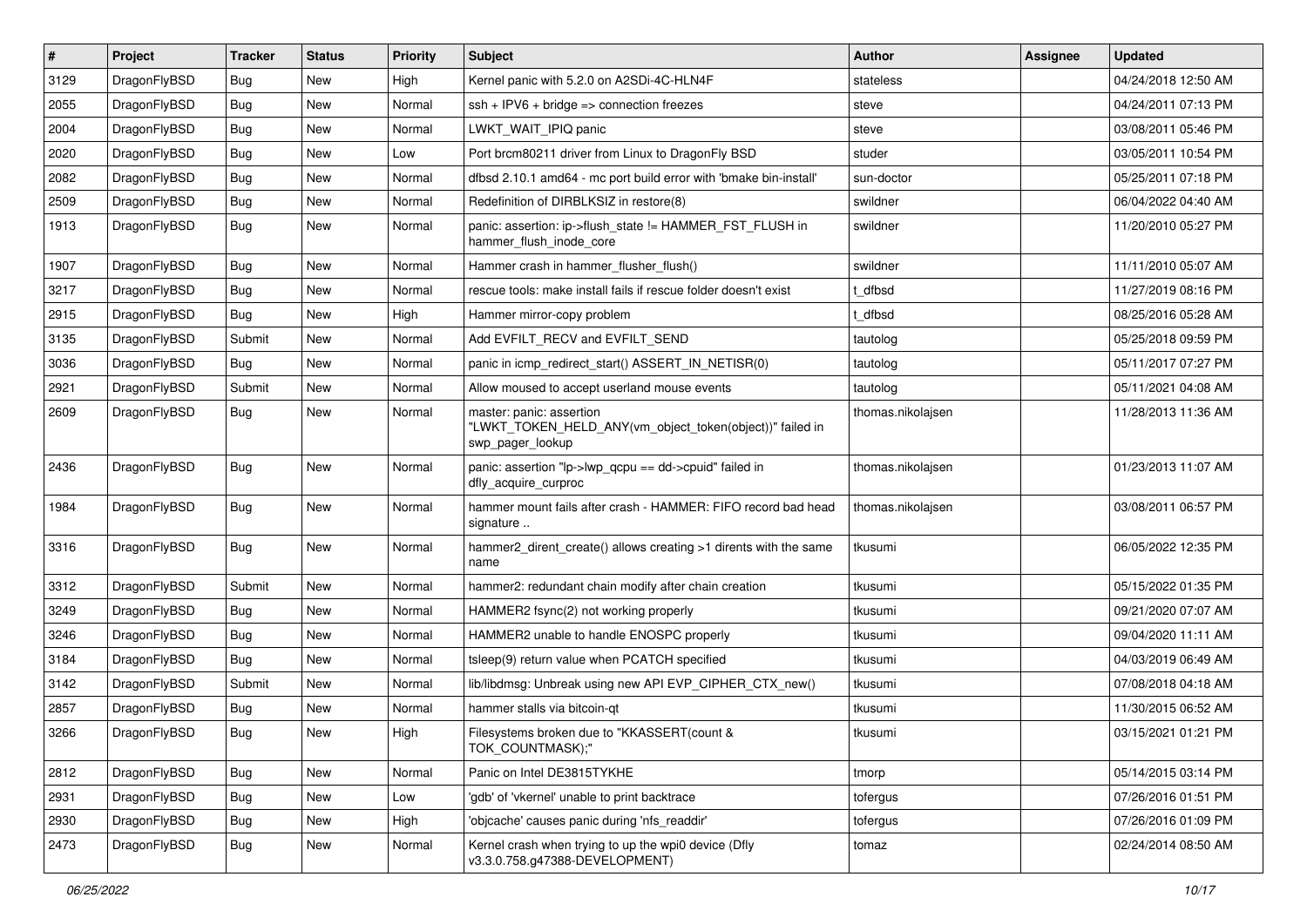| $\pmb{\#}$ | Project      | <b>Tracker</b> | <b>Status</b> | <b>Priority</b> | Subject                                                                                      | <b>Author</b> | <b>Assignee</b> | <b>Updated</b>      |
|------------|--------------|----------------|---------------|-----------------|----------------------------------------------------------------------------------------------|---------------|-----------------|---------------------|
| 3252       | DragonFlyBSD | Bug            | <b>New</b>    | Normal          | tcsetattr/tcgetattr set errno incorrectly on non-TTY                                         | tonyc         |                 | 10/26/2020 09:34 PM |
| 3231       | DragonFlyBSD | Bug            | New           | Normal          | wifi drops on 5.8                                                                            | tse           |                 | 04/06/2020 05:08 AM |
| 3225       | DragonFlyBSD | Bug            | New           | Normal          | nfsd freeze when using qemu                                                                  | tse           |                 | 03/17/2020 11:52 AM |
| 3208       | DragonFlyBSD | Bug            | New           | Normal          | Crash related to nfsd                                                                        | tse           |                 | 06/11/2020 05:52 AM |
| 3199       | DragonFlyBSD | Bug            | <b>New</b>    | Normal          | PFS label not found panic                                                                    | tse           |                 | 08/21/2019 03:51 AM |
| 3197       | DragonFlyBSD | Bug            | <b>New</b>    | Normal          | DragonFly upgrades                                                                           | tse           |                 | 04/18/2020 04:18 PM |
| 3170       | DragonFlyBSD | Bug            | New           | Normal          | repeatable nfsd crash                                                                        | tse           |                 | 06/11/2020 05:52 AM |
| 2140       | DragonFlyBSD | Bug            | New           | High            | hammer_io_delallocate panic with 'duplicate entry' message                                   | ttw           |                 | 10/07/2011 12:22 PM |
| 3314       | DragonFlyBSD | Bug            | <b>New</b>    | Normal          | Bring virtio console(4) from FreeBSD                                                         | tuxillo       | tuxillo         | 05/29/2022 08:24 AM |
| 3196       | DragonFlyBSD | Bug            | <b>New</b>    | Normal          | test issue after redmine upgrade (2)                                                         | tuxillo       |                 | 07/05/2019 04:33 AM |
| 3157       | DragonFlyBSD | Bug            | New           | Normal          | TP-Link UE300 not working in 5.2-RELEASE                                                     | tuxillo       |                 | 11/15/2018 02:08 PM |
| 2647       | DragonFlyBSD | Bug            | New           | Normal          | HAMMER panic on 3.6.0                                                                        | tuxillo       |                 | 05/11/2021 03:54 AM |
| 2641       | DragonFlyBSD | Bug            | New           | Normal          | Panic when loading natapci as module                                                         | tuxillo       |                 | 05/11/2021 03:54 AM |
| 2630       | DragonFlyBSD | Bug            | New           | Normal          | Bring in latest iconv fixes from FreeBSD10 as well as csmapper<br>updates                    | tuxillo       |                 | 05/11/2021 03:54 AM |
| 2629       | DragonFlyBSD | Bug            | <b>New</b>    | Normal          | Replace gcc44 with llvm34, clang34, and libc++                                               | tuxillo       |                 | 06/02/2014 02:30 PM |
| 2498       | DragonFlyBSD | Bug            | <b>New</b>    | Normal          | DFBSD v3.2.2-RELEASE - LIST FIRST(&bp->b dep) == NULL"<br>failed in vfs_vmio_release         | tuxillo       |                 | 05/31/2022 04:09 PM |
| 2283       | DragonFlyBSD | Bug            | New           | Normal          | DFBSD DragonFly v2.13.0.957.g4f459 - pmap_release: page<br>should already be gone 0xc27120bc | tuxillo       |                 | 01/23/2012 03:03 AM |
| 2224       | DragonFlyBSD | Bug            | <b>New</b>    | Normal          | v2.13.0.291.gaa7ec - Panic on fq while installing world                                      | tuxillo       |                 | 11/18/2011 01:40 AM |
| 2171       | DragonFlyBSD | Bug            | <b>New</b>    | Normal          | DFBSD v2.13.0.151.gdc8442 - panic: assertion "(*ptep &<br>$(PG_MANAGED PG_V)) == PG_V"$      | tuxillo       |                 | 11/04/2011 05:06 PM |
| 2166       | DragonFlyBSD | Bug            | New           | Normal          | DFBSD v2.13.0.109.g05b9d - Strange lockups                                                   | tuxillo       |                 | 10/29/2011 11:20 AM |
| 2129       | DragonFlyBSD | Bug            | <b>New</b>    | Normal          | DFBSD v2.11.0.661.gf9438 i386 - panic: lockmgr thrd_sleep                                    | tuxillo       |                 | 09/05/2011 09:49 AM |
| 2084       | DragonFlyBSD | Bug            | <b>New</b>    | Normal          | DFBSD v2.11.0.242.g4d317 - panic: zone: entry not free                                       | tuxillo       |                 | 07/03/2012 01:23 AM |
| 2078       | DragonFlyBSD | <b>Bug</b>     | New           | Normal          | DFBSD i386 v2.11.0.201.g3ed2f - Panic during installworld into a<br>vn0 device               | tuxillo       |                 | 05/19/2011 07:50 PM |
| 1959       | DragonFlyBSD | Bug            | <b>New</b>    | Normal          | DFBSD v2.9.1.422.gc98f2 - Panic during boot - IPv6 and PF                                    | tuxillo       |                 | 01/13/2011 03:37 AM |
| 1867       | DragonFlyBSD | <b>Bug</b>     | New           | Normal          | it(4) motherboard and fan problems                                                           | tuxillo       |                 | 07/08/2011 10:48 AM |
| 2495       | DragonFlyBSD | <b>Bug</b>     | New           | High            | DFBSD v3.3.0.960.g553fe7 - ocnt != 0" failed in<br>prop object release                       | tuxillo       |                 | 05/31/2022 04:08 PM |
| 2828       | DragonFlyBSD | <b>Bug</b>     | New           | High            | On AMD APUs and Bulldozer CPUs, the machdep.cpu_idle_hlt<br>sysctl should be 3 by default    | vadaszi       | vadaszi         | 05/11/2021 04:07 AM |
| 2490       | DragonFlyBSD | Bug            | New           | Normal          | nmalloc should color addresses to avoid cache bank conflictsw                                | vsrinivas     |                 | 06/10/2014 05:51 AM |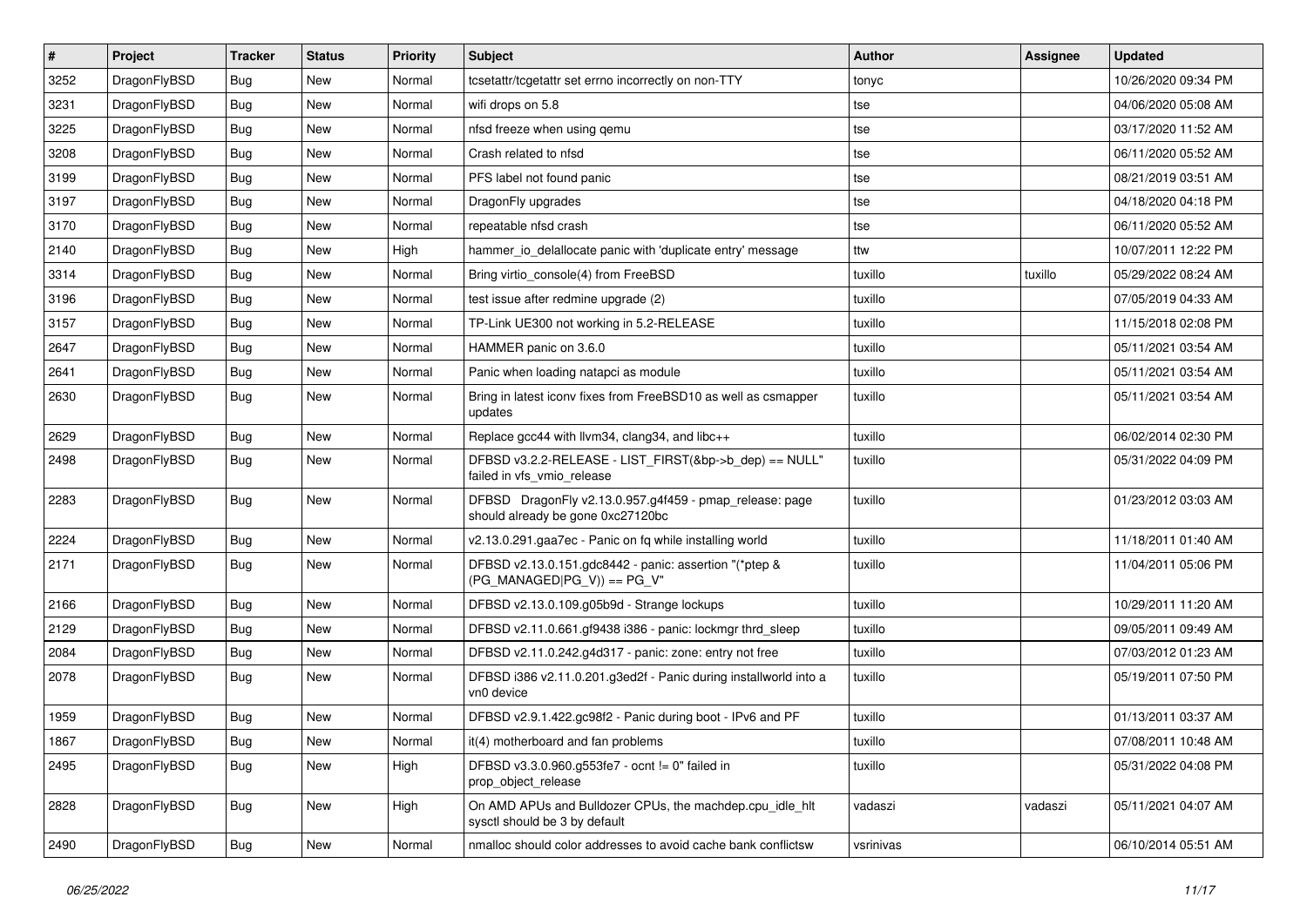| ∦    | Project      | <b>Tracker</b> | <b>Status</b> | <b>Priority</b> | <b>Subject</b>                                                                             | <b>Author</b>      | <b>Assignee</b> | <b>Updated</b>      |
|------|--------------|----------------|---------------|-----------------|--------------------------------------------------------------------------------------------|--------------------|-----------------|---------------------|
| 2489 | DragonFlyBSD | Bug            | <b>New</b>    | Normal          | nmalloc doesn't cache VA for allocations > 8KB                                             | vsrinivas          |                 | 06/10/2014 05:51 AM |
| 2154 | DragonFlyBSD | <b>Bug</b>     | <b>New</b>    | Normal          | vkernel copyout() doesn't return EFAULT on error                                           | vsrinivas          |                 | 10/20/2011 03:53 AM |
| 2136 | DragonFlyBSD | <b>Bug</b>     | <b>New</b>    | Normal          | socketpair() doesn't free file descriptors on copyout failure                              | vsrinivas          |                 | 04/05/2013 09:13 AM |
| 2113 | DragonFlyBSD | Bug            | <b>New</b>    | Normal          | nmalloc threaded program fork leak                                                         | vsrinivas          | vsrinivas       | 08/11/2011 07:25 PM |
| 2085 | DragonFlyBSD | Bug            | <b>New</b>    | Normal          | panic: assertion: (m->flags & PG_MAPPED) == 0 in<br>vm_page_free_toq                       | vsrinivas          |                 | 06/10/2011 07:48 AM |
| 1861 | DragonFlyBSD | Bug            | <b>New</b>    | Normal          | panic via kprintf (lockmgr called in a hard section)                                       | vsrinivas          |                 | 10/11/2010 12:56 AM |
| 2071 | DragonFlyBSD | Bug            | New           | High            | Panic on assertion: (int)(flg->seq - seq) > 0 in hammer_flusher_flush<br>after inode error | vsrinivas          |                 | 06/12/2011 07:59 AM |
| 1185 | DragonFlyBSD | Bug            | <b>New</b>    | High            | need a tool to merge changes into /etc                                                     | wa1ter             |                 | 02/18/2014 06:02 AM |
| 3124 | DragonFlyBSD | Bug            | <b>New</b>    | High            | DragonFlyBSD 5.0.2 with Hammer2 with UEFI install doesn't boot                             | wiesl              |                 | 06/18/2019 05:07 AM |
| 2886 | DragonFlyBSD | Bug            | <b>New</b>    | Normal          | dragonfly mail agent: sending a testmail causes high system load                           | worf               |                 | 02/05/2016 05:53 AM |
| 2252 | DragonFlyBSD | Bug            | <b>New</b>    | Low             | snd_hda not useable if loaded via /boot/loader.conf                                        | xbit               | swildner        | 12/14/2011 12:23 AM |
| 2287 | DragonFlyBSD | Bug            | <b>New</b>    | Normal          | HAMMER(ROOT) Illegal UNDO TAIL signature at<br>300000001967c000                            | y0n3t4n1           |                 | 11/07/2018 01:22 AM |
| 2840 | DragonFlyBSD | Bug            | <b>New</b>    | Normal          | wrong voltage is reported                                                                  | yellowrabbit2010   |                 | 09/11/2015 06:09 PM |
| 2585 | DragonFlyBSD | Bug            | <b>New</b>    | Normal          | Dfly 3.4.3 on ESXi 5.1, HP Smart Array P410 passthrough<br>recognised, but not functioning | yggdrasil          | swildner        | 05/09/2022 08:14 AM |
| 2324 | DragonFlyBSD | Bug            | <b>New</b>    | Normal          | natacotrol support > 2TB not working even after the ftigeot patch                          | zenny              |                 | 03/03/2012 01:00 AM |
| 3224 | DragonFlyBSD | Bug            | <b>New</b>    | Normal          | Kernel panic when trying to ping6                                                          | zhtw               |                 | 03/08/2020 08:55 AM |
| 1920 | DragonFlyBSD | Bug            | <b>New</b>    | High            | system hangs                                                                               | zhtw               |                 | 11/22/2010 08:59 AM |
| 1398 | DragonFlyBSD | Submit         | In Progress   | Normal          | hdestroy(3) restricts hash key to point to malloc'ed space                                 | Anonymous          |                 | 08/20/2021 04:06 PM |
| 1390 | DragonFlyBSD | Bug            | In Progress   | Normal          | Use id_t type for {get,set}priority()                                                      | Anonymous          | tuxillo         | 07/05/2019 02:18 AM |
| 1700 | DragonFlyBSD | Submit         | In Progress   | Normal          | skip boot2 menu on <enter></enter>                                                         | Johannes.Hofmann   | tuxillo         | 05/15/2022 08:35 AM |
| 2499 | DragonFlyBSD | Bug            | In Progress   | Urgent          | DRAGONFLY 3 2 lockd not responding correctly                                               | Nerzhul            |                 | 01/22/2013 12:47 PM |
| 3299 | DragonFlyBSD | Bug            | In Progress   | Normal          | DragonFlyBSD reports utterly wrong uptime (most of the time, right<br>after booting in)    | adrian             |                 | 11/11/2021 01:43 PM |
| 1921 | DragonFlyBSD | Bug            | In Progress   | Normal          | we miss mlockall                                                                           | alexh              | tuxillo         | 06/18/2022 04:08 AM |
| 1148 | DragonFlyBSD | <b>Bug</b>     | In Progress   | Low             | BCM4311 wireless network adapter detected but not functional                               | archimedes.gaviola |                 | 05/11/2021 04:00 AM |
| 331  | DragonFlyBSD | Bug            | In Progress   | Normal          | ftpsesame (aka Bridging S01E03)                                                            | bastyaelvtars      |                 | 03/09/2013 12:28 PM |
| 725  | DragonFlyBSD | <b>Bug</b>     | In Progress   | Low             | 'make distribution' fails w/'ro' /usr/obj                                                  | c.turner           |                 | 03/09/2013 01:01 PM |
| 1584 | DragonFlyBSD | <b>Bug</b>     | In Progress   | Normal          | can't use ssh from jail: debug1: read_passphrase: can't open<br>/dev/tty: Device busy      | corecode           | tuxillo         | 05/11/2021 03:53 AM |
| 1583 | DragonFlyBSD | <b>Bug</b>     | In Progress   | Normal          | panic: assertion: cursor->trans->sync_lock_refs > 0 in<br>hammer_recover_cursor            | corecode           | tuxillo         | 05/11/2021 03:53 AM |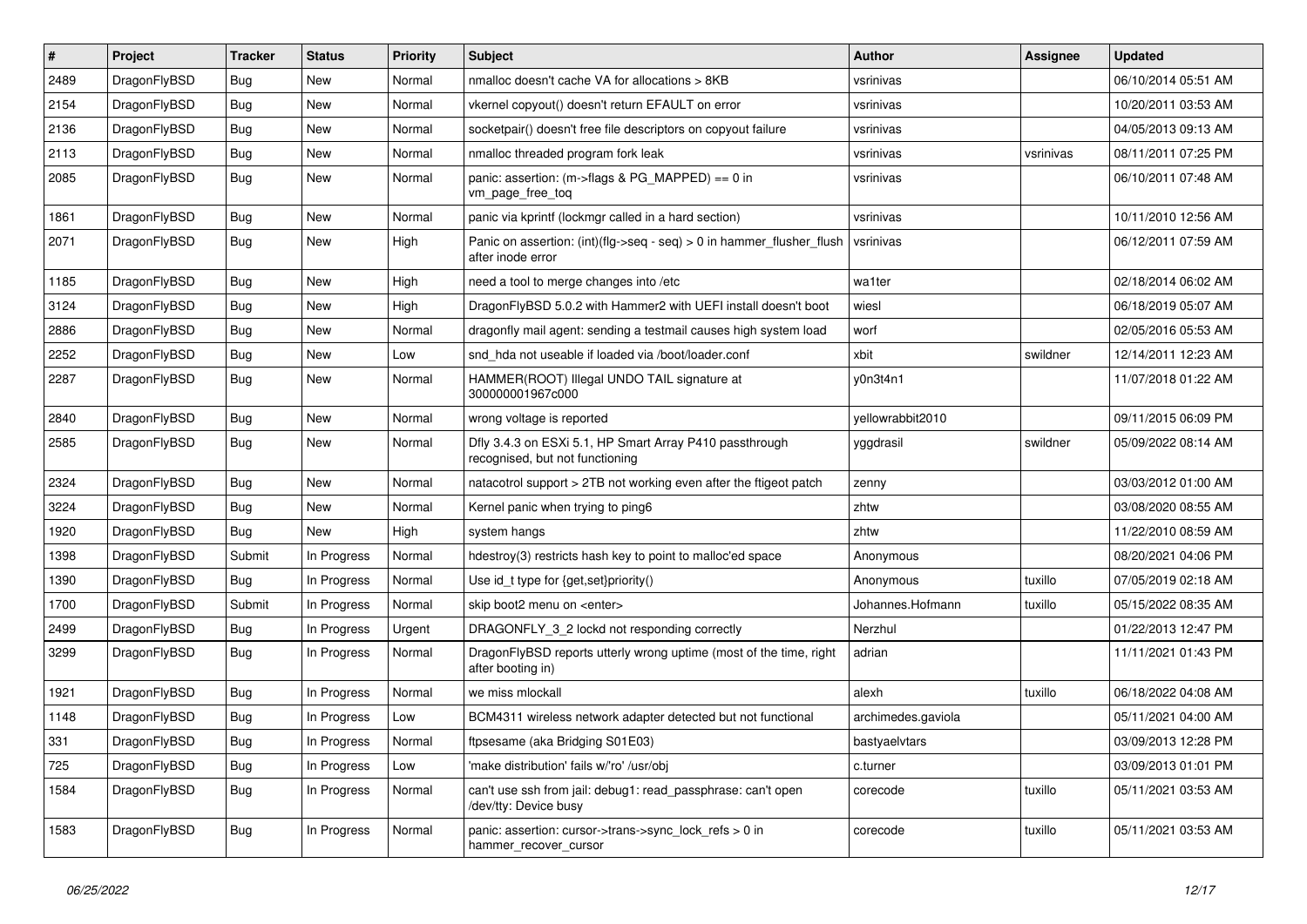| #    | Project      | <b>Tracker</b> | <b>Status</b> | <b>Priority</b> | Subject                                                                                                | <b>Author</b> | <b>Assignee</b> | <b>Updated</b>      |
|------|--------------|----------------|---------------|-----------------|--------------------------------------------------------------------------------------------------------|---------------|-----------------|---------------------|
| 1547 | DragonFlyBSD | <b>Bug</b>     | In Progress   | Normal          | disklabel64 automatic sizing                                                                           | corecode      | tuxillo         | 05/11/2021 03:52 AM |
| 1528 | DragonFlyBSD | Bug            | In Progress   | Normal          | ktrace does not show proper return values for pipe(2)                                                  | corecode      | tuxillo         | 05/11/2021 03:52 AM |
| 1475 | DragonFlyBSD | <b>Bug</b>     | In Progress   | Normal          | kernel blocks with low memory and syscons setting a high res mode<br>/ scrollback                      | corecode      | tuxillo         | 05/11/2021 03:52 AM |
| 1469 | DragonFlyBSD | Bug            | In Progress   | Normal          | Hammer history security concern                                                                        | corecode      | tuxillo         | 05/11/2021 03:52 AM |
| 1307 | DragonFlyBSD | <b>Bug</b>     | In Progress   | Normal          | hammer tid -2 shows unexpected result                                                                  | corecode      |                 | 10/18/2016 05:29 PM |
| 1030 | DragonFlyBSD | <b>Bug</b>     | In Progress   | Normal          | msdosfs umount panic                                                                                   | corecode      | tuxillo         | 05/11/2021 03:51 AM |
| 781  | DragonFlyBSD | <b>Bug</b>     | In Progress   | Normal          | fdisk uses wrong geometry on usb flash drives                                                          | corecode      | tuxillo         | 05/11/2021 03:50 AM |
| 742  | DragonFlyBSD | <b>Bug</b>     | In Progress   | Normal          | umount problems with multiple mounts                                                                   | corecode      | tuxillo         | 05/11/2021 03:46 AM |
| 3145 | DragonFlyBSD | Submit         | In Progress   | Normal          | Update libelf to FreeBSD 12 current and build as base library usable<br>by ports                       | davshao       | tuxillo         | 08/20/2021 03:58 PM |
| 3031 | DragonFlyBSD | Submit         | In Progress   | Normal          | Update drm/radeon to Linux 4.7.10 as much as possible                                                  | davshao       | ftigeot         | 08/19/2021 12:33 PM |
| 2414 | DragonFlyBSD | <b>Bug</b>     | In Progress   | Normal          | Lenovo S10 acpi freeze (not new)                                                                       | davshao       |                 | 05/11/2021 04:13 AM |
| 3021 | DragonFlyBSD | <b>Bug</b>     | In Progress   | Normal          | sys/dev/drm/i915/i915_gem_stolen.c:115]: (error) Signed integer<br>overflow for expression '65535<<20' | dcb           |                 | 04/11/2017 12:46 PM |
| 3011 | DragonFlyBSD | Bug            | In Progress   | Normal          | dragonfly/sys/dev/netif/re/re.c: suspicious code?                                                      | dcb           |                 | 07/29/2017 01:26 AM |
| 1336 | DragonFlyBSD | <b>Bug</b>     | In Progress   | Normal          | Still looking for reports of missed directory entries w/ HAMMER                                        | dillon        |                 | 05/11/2021 04:00 AM |
| 1669 | DragonFlyBSD | Bug            | In Progress   | Normal          | Drive wont open using button                                                                           | elekktretterr |                 | 02/29/2012 12:05 PM |
| 1181 | DragonFlyBSD | <b>Bug</b>     | In Progress   | Normal          | ACX111 panic                                                                                           | elekktretterr |                 | 05/11/2021 04:00 AM |
| 2819 | DragonFlyBSD | <b>Bug</b>     | In Progress   | Normal          | Random micro system freezes after a week of uptime                                                     | ftigeot       | dillon          | 08/16/2015 08:46 PM |
| 1502 | DragonFlyBSD | <b>Bug</b>     | In Progress   | Normal          | Lock while deleting files from nohistory HAMMER directories                                            | hasso         |                 | 03/10/2013 04:28 AM |
| 884  | DragonFlyBSD | <b>Bug</b>     | In Progress   | High            | Performance/memory problems under filesystem IO load                                                   | hasso         |                 | 05/11/2021 03:50 AM |
| 2353 | DragonFlyBSD | <b>Bug</b>     | In Progress   | Normal          | panic: assertion "gd->gd_spinlocks_wr == 0" failed in<br>bsd4_schedulerclock                           | jaydg         | alexh           | 11/28/2012 01:57 AM |
| 2731 | DragonFlyBSD | Bug            | In Progress   | Normal          | Screen full of random colors when starting Xorg with Intel Haswell<br>HD Graphics P4600                | jkatzmaier    |                 | 11/12/2014 04:08 PM |
| 3089 | DragonFlyBSD | <b>Bug</b>     | In Progress   | Normal          | vtnet(4) - disable TCP checksum offload by default                                                     | jlane         | vadaszi         | 05/11/2021 04:14 AM |
| 2391 | DragonFlyBSD | Bug            | In Progress   | Normal          | System lock with ahci and acpi enabled on ATI RS690 chipset with<br>SMB600 sata controller             | jorisgio      | vadaszi         | 06/03/2015 03:51 PM |
| 2013 | DragonFlyBSD | Bug            | In Progress   | Normal          | oversized DMA request loop                                                                             | josepht       |                 | 05/11/2021 04:06 AM |
| 3310 | DragonFlyBSD | <b>Bug</b>     | In Progress   | Normal          | NVMM+QEMU fail to boot with UEFI: Mem Assist Failed<br>[qpa=0xfffffff0]                                | liweitianux   |                 | 01/11/2022 03:22 PM |
| 3028 | DragonFlyBSD | <b>Bug</b>     | In Progress   | Normal          | installer: confusion of set/get disk encryption passphrase dialogs                                     | liweitianux   | tuxillo         | 06/03/2022 05:13 PM |
| 3317 | DragonFlyBSD | <b>Bug</b>     | In Progress   | Normal          | Network vtnet0 not working on Hetzner cloud                                                            | mneumann      |                 | 06/18/2022 03:55 AM |
| 3111 | DragonFlyBSD | <b>Bug</b>     | In Progress   | High            | Mouse lags every second heavily under X11                                                              | mneumann      |                 | 12/12/2017 09:46 PM |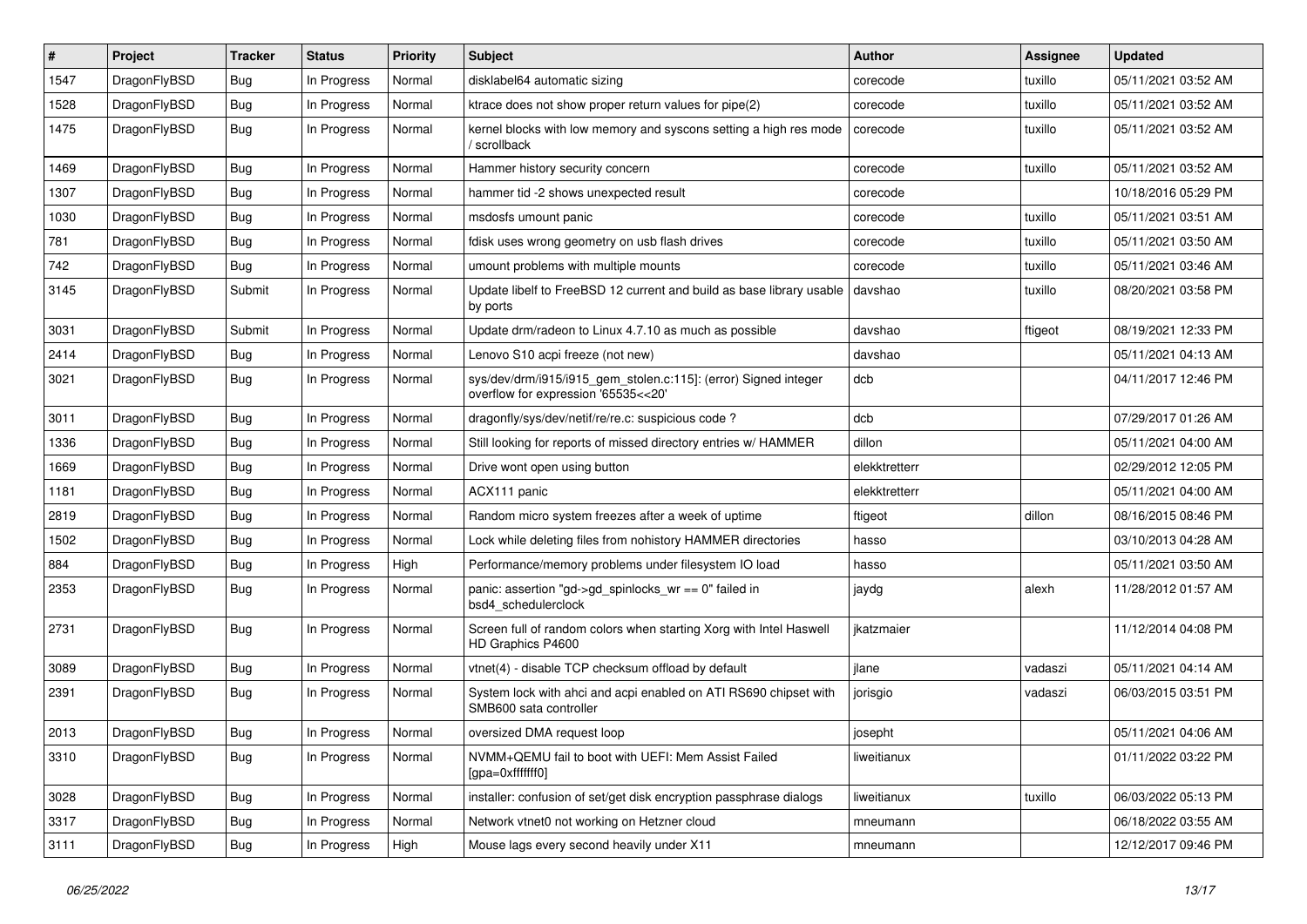| $\#$ | Project      | <b>Tracker</b> | <b>Status</b> | <b>Priority</b> | Subject                                                                                                   | <b>Author</b>     | Assignee  | <b>Updated</b>      |
|------|--------------|----------------|---------------|-----------------|-----------------------------------------------------------------------------------------------------------|-------------------|-----------|---------------------|
| 168  | DragonFlyBSD | Bug            | In Progress   | Normal          | Livelocked limit engaged while trying to setup IPW wireless                                               | mschacht          | sepherosa | 05/11/2021 04:05 AM |
| 1368 | DragonFlyBSD | <b>Bug</b>     | In Progress   | Normal          | suspend signal race?                                                                                      | qhwt+dfly         |           | 05/11/2021 03:51 AM |
| 1218 | DragonFlyBSD | <b>Bug</b>     | In Progress   | Normal          | panic: assertion: $error == 0$ in hammer start transaction                                                | rumcic            |           | 05/11/2021 04:00 AM |
| 998  | DragonFlyBSD | <b>Bug</b>     | In Progress   | Normal          | Unconfiguring a vn while it is mounted                                                                    | rumcic            | tuxillo   | 05/11/2021 04:00 AM |
| 2549 | DragonFlyBSD | Bug            | In Progress   | Normal          | netgraph7: Kernel page fault.                                                                             | russiane39        | nant      | 05/10/2013 11:20 PM |
| 3160 | DragonFlyBSD | Submit         | In Progress   | Normal          | State the implementation difference in pkill/pgrep manual                                                 | sevan             | tuxillo   | 06/03/2022 05:15 PM |
| 1302 | DragonFlyBSD | Bug            | In Progress   | Normal          | Checkpoint regression?                                                                                    | sjg               | sjg       | 07/10/2013 05:22 PM |
| 3113 | DragonFlyBSD | <b>Bug</b>     | In Progress   | Urgent          | Booting vKernel fails due being out of swap space                                                         | tcullen           |           | 05/11/2021 04:14 AM |
| 2296 | DragonFlyBSD | <b>Bug</b>     | In Progress   | High            | panic: assertion "m->wire count > 0" failed                                                               | thomas.nikolajsen |           | 08/30/2012 06:09 AM |
| 3269 | DragonFlyBSD | Bug            | In Progress   | Normal          | Is double-buffer'd buf still required by HAMMER2 ?                                                        | tkusumi           |           | 05/12/2021 04:09 PM |
| 2631 | DragonFlyBSD | <b>Bug</b>     | In Progress   | Low             | Verify library versioning current with full package build and switch it<br>on (after publishing packages) | tuxillo           |           | 05/11/2021 04:06 AM |
| 1819 | DragonFlyBSD | Bug            | In Progress   | Low             | truss - Major revamping task list                                                                         | tuxillo           | tuxillo   | 11/27/2021 08:45 AM |
| 3305 | DragonFlyBSD | <b>Bug</b>     | In Progress   | Normal          | CBSD: Add NVMM support in DragonFly BSD                                                                   | tuxillo           | tuxillo   | 05/29/2022 08:18 AM |
| 3295 | DragonFlyBSD | <b>Bug</b>     | In Progress   | Normal          | Adapt devel/libvirt for nvmm                                                                              | tuxillo           | tuxillo   | 11/03/2021 04:56 PM |
| 2358 | DragonFlyBSD | Bug            | In Progress   | Normal          | DFBSD v3.0.2.32.g928ca - panic: hammer: insufficient undo FIFO<br>space!                                  | tuxillo           | tuxillo   | 05/10/2021 02:50 AM |
| 2351 | DragonFlyBSD | Bug            | In Progress   | Normal          | DFBSD v3.1.0.579.g44ccf - Stuck during startup, random freezes                                            | tuxillo           |           | 04/24/2012 08:21 AM |
| 2345 | DragonFlyBSD | <b>Bug</b>     | In Progress   | Normal          | DFBSD v3.1.0.457.gd679f - NFS panic on diskless station                                                   | tuxillo           |           | 04/07/2012 05:22 PM |
| 2282 | DragonFlyBSD | <b>Bug</b>     | In Progress   | Normal          | gdb segfaults with certain corefiles                                                                      | tuxillo           |           | 01/18/2012 04:40 PM |
| 2360 | DragonFlyBSD | <b>Bug</b>     | In Progress   | Normal          | Wishlist: virtio driver import                                                                            | vsrinivas         |           | 06/04/2022 04:16 AM |
| 1749 | DragonFlyBSD | <b>Bug</b>     | In Progress   | Normal          | HAMMER fsstress panic in hammer_flush_inode_core<br>'ip->flush_state != HAMMER_FST_FLUSH'                 | vsrinivas         |           | 05/11/2021 04:06 AM |
| 1744 | DragonFlyBSD | <b>Bug</b>     | In Progress   | Normal          | HAMMER fsstress panic in hammer setup child callback                                                      | vsrinivas         |           | 05/11/2021 04:05 AM |
| 1661 | DragonFlyBSD | <b>Bug</b>     | In Progress   | Normal          | panic on password entry mount smb filesystem                                                              | vsrinivas         |           | 11/27/2021 08:29 AM |
| 2797 | DragonFlyBSD | <b>Bug</b>     | In Progress   | Low             | vkernels with & without machdep.pmap_mmu_optimize                                                         | yellowrabbit2010  |           | 11/27/2021 08:06 AM |
| 604  | DragonFlyBSD | Bug            | In Progress   | Normal          | 1.8.1-RELEASE - clock runs fast on mainboard ASUS P5A-B                                                   | yeti              |           | 05/11/2021 03:55 AM |
| 3318 | DragonFlyBSD | <b>Bug</b>     | In Progress   | Normal          | Segmenation fault when a process resumed with checkpt exits                                               | zabolekar         | tuxillo   | 06/18/2022 08:24 AM |
| 2438 | DragonFlyBSD | Submit         | Feedback      | Normal          | <b>TRIM</b> fixes                                                                                         | Anonymous         | tuxillo   | 05/11/2021 03:45 AM |
| 1397 | DragonFlyBSD | Bug            | Feedback      | Normal          | jobs -I output inconsistency when called from script                                                      | Anonymous         | tuxillo   | 05/15/2022 05:07 AM |
| 2617 | DragonFlyBSD | <b>Bug</b>     | Feedback      | Normal          | Possible issue with wireless mouse on 3.6 release                                                         | FilippoMo         |           | 01/14/2015 03:42 PM |
| 1824 | DragonFlyBSD | <b>Bug</b>     | Feedback      | Normal          | kernel panic, x86, 2.7.3.859.ge5104                                                                       | akirchhoff135014  |           | 03/10/2013 07:49 AM |
| 1718 | DragonFlyBSD | <b>Bug</b>     | Feedback      | Normal          | IDE disk drive not detected by x86 64 2.6.1 Live CD                                                       | bcox              |           | 11/27/2021 08:25 AM |
| 1521 | DragonFlyBSD | <b>Bug</b>     | Feedback      | Normal          | amd64 2.4 livecd won't mount root at boot                                                                 | bolapara          |           | 01/28/2018 03:45 AM |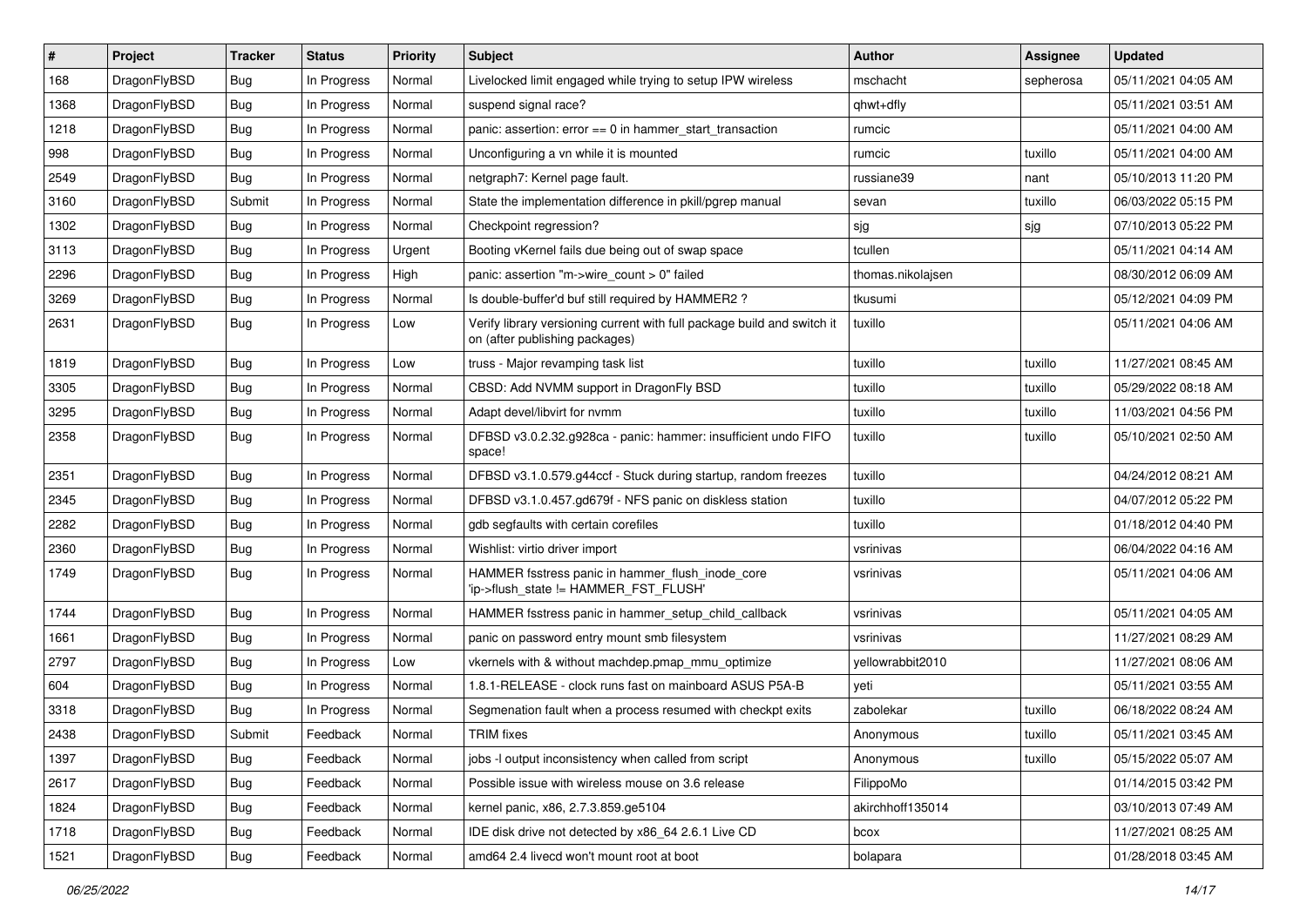| #    | Project      | <b>Tracker</b> | <b>Status</b> | Priority | Subject                                                                                                                                                   | <b>Author</b> | <b>Assignee</b> | <b>Updated</b>      |
|------|--------------|----------------|---------------|----------|-----------------------------------------------------------------------------------------------------------------------------------------------------------|---------------|-----------------|---------------------|
| 1618 | DragonFlyBSD | Bug            | Feedback      | Normal   | collision for 'struct pmap' when using RPC and <sys user.h=""></sys>                                                                                      | carenas       |                 | 05/11/2021 04:05 AM |
| 1481 | DragonFlyBSD | Bug            | Feedback      | Normal   | panic: assertion: kva_p(buf) in soopt_from_kbuf (after ipfw pipe<br>show, 2.2.1-R)                                                                        | combiner      |                 | 05/11/2021 04:01 AM |
| 1587 | DragonFlyBSD | <b>Bug</b>     | Feedback      | Normal   | can't gdb across fork                                                                                                                                     | corecode      | tuxillo         | 05/11/2021 03:54 AM |
| 1287 | DragonFlyBSD | Bug            | Feedback      | Normal   | altg configuration doesn't work                                                                                                                           | corecode      | tuxillo         | 05/11/2021 03:51 AM |
| 911  | DragonFlyBSD | <b>Bug</b>     | Feedback      | Normal   | kldload/kernel linker can exceed malloc reserve and panic system                                                                                          | corecode      | tuxillo         | 05/11/2021 03:51 AM |
| 901  | DragonFlyBSD | <b>Bug</b>     | Feedback      | Normal   | route show needs to get data from all cpus                                                                                                                | corecode      | tuxillo         | 05/11/2021 03:50 AM |
| 847  | DragonFlyBSD | <b>Bug</b>     | Feedback      | Normal   | processes getting stuck on mount point                                                                                                                    | corecode      | tuxillo         | 05/11/2021 03:50 AM |
| 745  | DragonFlyBSD | <b>Bug</b>     | Feedback      | Normal   | the evil interrupt stats monster is still around!                                                                                                         | corecode      | tuxillo         | 06/02/2014 04:17 AM |
| 2721 | DragonFlyBSD | Submit         | Feedback      | Low      | Some few zalloc calls to objcache ones replacements                                                                                                       | dclink        | tuxillo         | 05/11/2021 04:08 AM |
| 2717 | DragonFlyBSD | Submit         | Feedback      | Normal   | Out of range numeric handling                                                                                                                             | dclink        | tuxillo         | 05/11/2021 04:08 AM |
| 1448 | DragonFlyBSD | Bug            | Feedback      | Normal   | panic: assertion: _tp->tt_msg->tt_cpuid == mycpuid in<br>tcp_callout_active tcp_output tcp_usr_send netmsg_pru_send<br>netmsg service tcpmsg service loop | dillon        |                 | 05/11/2021 04:00 AM |
| 1429 | DragonFlyBSD | Bug            | Feedback      | Normal   | vkernel bug - "mfree: m->m_nextpkt != NULL"                                                                                                               | dillon        |                 | 05/11/2021 04:00 AM |
| 1668 | DragonFlyBSD | <b>Bug</b>     | Feedback      | Normal   | Power button not working                                                                                                                                  | elekktretterr |                 | 03/10/2013 06:22 AM |
| 1613 | DragonFlyBSD | <b>Bug</b>     | Feedback      | Normal   | USB Keyboard not working on master                                                                                                                        | elekktretterr |                 | 05/11/2021 04:05 AM |
| 1456 | DragonFlyBSD | Bug            | Feedback      | Normal   | Microsoft wireless desktop problems                                                                                                                       | elekktretterr |                 | 01/15/2015 08:34 AM |
| 1454 | DragonFlyBSD | <b>Bug</b>     | Feedback      | Normal   | Unable to boot from external USB DVD drive                                                                                                                | elekktretterr |                 | 05/11/2021 04:01 AM |
| 1592 | DragonFlyBSD | <b>Bug</b>     | Feedback      | Normal   | AcpiOSUnmapMemory: Warning, deallocation did not track<br>allocation.                                                                                     | eocallaghan   |                 | 06/02/2014 07:45 AM |
| 1591 | DragonFlyBSD | Bug            | Feedback      | Normal   | Lenovo X301 hangs with AHCI Driver CMD TIMEOUT<br>STS=d0 <bsy></bsy>                                                                                      | eocallaghan   |                 | 05/11/2021 04:05 AM |
| 1831 | DragonFlyBSD | Bug            | Feedback      | High     | HAMMER "malloc limit exceeded" panic                                                                                                                      | eocallaghan   | dillon          | 06/04/2022 04:38 AM |
| 1672 | DragonFlyBSD | <b>Bug</b>     | Feedback      | Normal   | panic (trap 12) around btree_search() in 2.4.1-RELEASE                                                                                                    | floid         |                 | 01/19/2015 03:36 AM |
| 979  | DragonFlyBSD | Bug            | Feedback      | Normal   | Failure-prone USB mass storage (SB600? msdosfs? CAM?)                                                                                                     | floid         |                 | 01/15/2015 08:38 AM |
| 846  | DragonFlyBSD | <b>Bug</b>     | Feedback      | Normal   | USB bugs:usb mouse can't used!                                                                                                                            | frankning     |                 | 01/15/2015 08:36 AM |
| 2037 | DragonFlyBSD | <b>Bug</b>     | Feedback      | Normal   | Panic Bad link elm while building packages                                                                                                                | ftigeot       | dillon          | 04/21/2011 07:20 AM |
| 1593 | DragonFlyBSD | Bug            | Feedback      | Normal   | panic: assertion: ccb == ap->ap_err_ccb in ahci_put_err_ccb                                                                                               | ftigeot       | ftigeot         | 05/15/2022 05:09 AM |
| 1428 | DragonFlyBSD | Bug            | Feedback      | Low      | POSIX.1e implementation is too old                                                                                                                        | hasso         | tuxillo         | 05/11/2021 04:00 AM |
| 1563 | DragonFlyBSD | Bug            | Feedback      | Normal   | reset(1) doesn't reset terminal to the defaults                                                                                                           | hasso         |                 | 03/10/2013 04:17 AM |
| 1486 | DragonFlyBSD | <b>Bug</b>     | Feedback      | Normal   | Interrupt storm related to SATA DVD device                                                                                                                | hasso         |                 | 05/11/2021 04:01 AM |
| 1411 | DragonFlyBSD | <b>Bug</b>     | Feedback      | Normal   | Burning doesn't work with ahci(4)                                                                                                                         | hasso         | dillon          | 05/11/2021 04:00 AM |
| 1745 | DragonFlyBSD | <b>Bug</b>     | Feedback      | Normal   | kmalloc panic                                                                                                                                             | josepht       |                 | 05/11/2021 04:05 AM |
| 1330 | DragonFlyBSD | <b>Bug</b>     | Feedback      | Normal   | Hammer, usb disk, SYNCHRONIZE CACHE failure                                                                                                               | josepht       |                 | 06/02/2014 04:56 AM |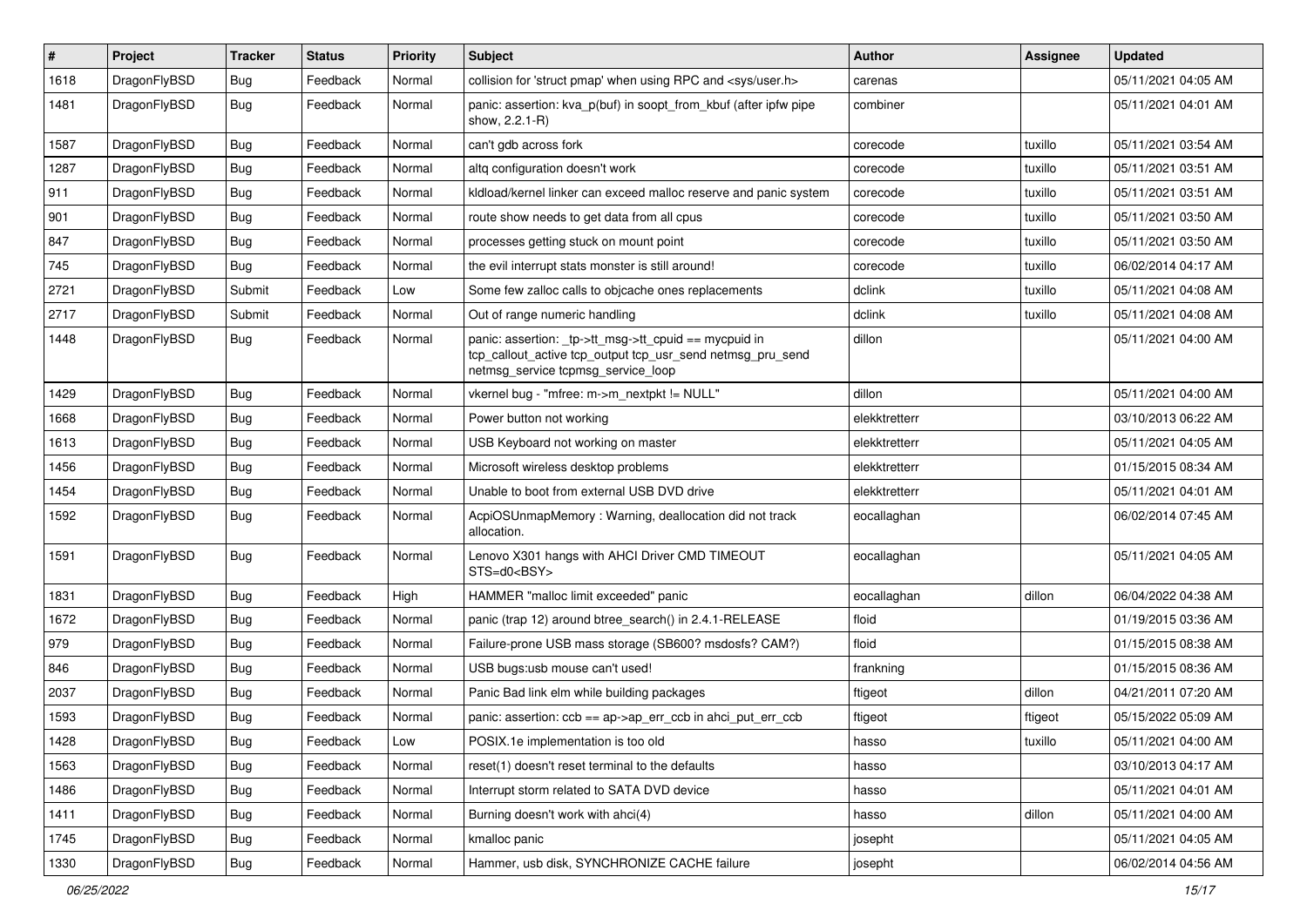| $\sharp$ | Project      | <b>Tracker</b> | <b>Status</b> | <b>Priority</b> | Subject                                                                                                            | <b>Author</b>     | Assignee | <b>Updated</b>      |
|----------|--------------|----------------|---------------|-----------------|--------------------------------------------------------------------------------------------------------------------|-------------------|----------|---------------------|
| 1717     | DragonFlyBSD | <b>Bug</b>     | Feedback      | Normal          | HAMMER panic in hammer_cursor_down()                                                                               | josepht1          |          | 05/11/2021 04:05 AM |
| 385      | DragonFlyBSD | Bug            | Feedback      | Low             | Mail archive address removal                                                                                       | justin            | justin   | 03/09/2013 11:24 AM |
| 2090     | DragonFlyBSD | <b>Bug</b>     | Feedback      | Normal          | snd_hda does not support headphone automute                                                                        | justin            |          | 03/29/2012 08:03 PM |
| 1727     | DragonFlyBSD | <b>Bug</b>     | Feedback      | Normal          | CD boot panic (2.6.1) (usb?)                                                                                       | kiril             |          | 05/15/2022 05:10 AM |
| 2288     | DragonFlyBSD | Bug            | Feedback      | Normal          | Random IO performance loss introduced since January 1st                                                            | lentferj          |          | 01/23/2013 04:21 PM |
| 1860     | DragonFlyBSD | <b>Bug</b>     | Feedback      | Normal          | Panic while creating UFS fs on vn(4) for initrd                                                                    | matthias          |          | 02/29/2012 07:16 AM |
| 2644     | DragonFlyBSD | <b>Bug</b>     | Feedback      | Normal          | 3.6.0-REL trap 9 on boot                                                                                           | memmerto          |          | 11/27/2021 08:08 AM |
| 1144     | DragonFlyBSD | <b>Bug</b>     | Feedback      | Normal          | Incorrect clock under KVM                                                                                          | msylvan           |          | 03/09/2013 01:17 PM |
| 2958     | DragonFlyBSD | <b>Bug</b>     | Feedback      | Normal          | Hammer FS dies during pruning after massive write load                                                             | neilb             |          | 10/11/2016 04:20 AM |
| 2957     | DragonFlyBSD | Bug            | Feedback      | Normal          | swapoff -a followed by swapon -a doesn't give your swap back                                                       | neilb             |          | 10/09/2016 04:17 AM |
| 3152     | DragonFlyBSD | <b>Bug</b>     | Feedback      | Normal          | Console's size in ttyv0 and single user mode is sticking to 80x25,<br>while ttyv1 can make use of the whole screen | overtime          |          | 02/24/2019 01:08 AM |
| 1101     | DragonFlyBSD | Bug            | Feedback      | Normal          | ohci related panic                                                                                                 | polachok          |          | 05/11/2021 04:00 AM |
| 1577     | DragonFlyBSD | <b>Bug</b>     | Feedback      | Normal          | panic: assertion: leaf->base.obj_id == ip->obj_id in<br>hammer_ip_delete_range                                     | qhwt+dfly         |          | 05/11/2021 04:01 AM |
| 1387     | DragonFlyBSD | Bug            | Feedback      | Normal          | zero-size malloc and ps: kvm_getprocs: Bad address                                                                 | qhwt+dfly         |          | 05/11/2021 04:00 AM |
| 570      | DragonFlyBSD | <b>Bug</b>     | Feedback      | Normal          | 1.8.x: ACPI problems                                                                                               | qhwt+dfly         |          | 06/02/2014 03:45 AM |
| 1560     | DragonFlyBSD | Bug            | Feedback      | Normal          | Unable to modify partition table on ThinkPad T61p during install                                                   | rehsack           |          | 01/15/2015 08:57 AM |
| 1580     | DragonFlyBSD | <b>Bug</b>     | Feedback      | Normal          | Panic (Fatal trap 12: page fault while in kernel mode) while playing<br>with pf and netif names                    | rumcic            |          | 12/21/2018 01:21 AM |
| 1489     | DragonFlyBSD | Bug            | Feedback      | Normal          | panic: ufs_dirbad: bad dir                                                                                         | rumcic            |          | 03/10/2013 04:34 AM |
| 1250     | DragonFlyBSD | <b>Bug</b>     | Feedback      | Normal          | Panic upon plugging an USB flash drive into the machine                                                            | rumcic            |          | 03/10/2013 05:17 AM |
| 1249     | DragonFlyBSD | Bug            | Feedback      | Normal          | panic: ffs_vfree: freeing free inode                                                                               | rumcic            |          | 03/10/2013 05:13 AM |
| 2100     | DragonFlyBSD | <b>Bug</b>     | Feedback      | Normal          | devfs related panic                                                                                                | sepherosa         | alexh    | 07/10/2011 02:29 PM |
| 2396     | DragonFlyBSD | <b>Bug</b>     | Feedback      | High            | Latest 3.1 development version core dumps while destroying master<br><b>PFS</b>                                    | sgeorge           |          | 01/23/2013 04:10 PM |
| 2347     | DragonFlyBSD | Bug            | Feedback      | High            | Hammer PFSes destroy does not give back full space allocated to<br><b>PFS</b>                                      | sgeorge           |          | 07/19/2012 01:11 AM |
| 243      | DragonFlyBSD | Bug            | Feedback      | Normal          | weird behavior in the shell                                                                                        | swildner          |          | 05/31/2022 02:51 PM |
| 3205     | DragonFlyBSD | <b>Bug</b>     | Feedback      | High            | Go compiler net test failing                                                                                       | t_dfbsd           | tuxillo  | 05/10/2021 02:45 AM |
| 1127     | DragonFlyBSD | <b>Bug</b>     | Feedback      | Low             | cdrom drive not detected                                                                                           | tgr               | corecode | 01/15/2015 08:55 AM |
| 285      | DragonFlyBSD | <b>Bug</b>     | Feedback      | Low             | interrupt latency with re without ip address configured                                                            | thomas.nikolajsen |          | 02/20/2014 10:30 AM |
| 2459     | DragonFlyBSD | <b>Bug</b>     | Feedback      | Normal          | apic problems with HP Probook 4510s                                                                                | thowe             |          | 11/27/2021 08:22 AM |
| 1579     | DragonFlyBSD | <b>Bug</b>     | Feedback      | Normal          | dfly 2.4.1 does not like HP DL360G4p and Smart Array 6400 with<br>MSA20                                            | tomaz.borstnar    | tuxillo  | 06/02/2014 02:44 PM |